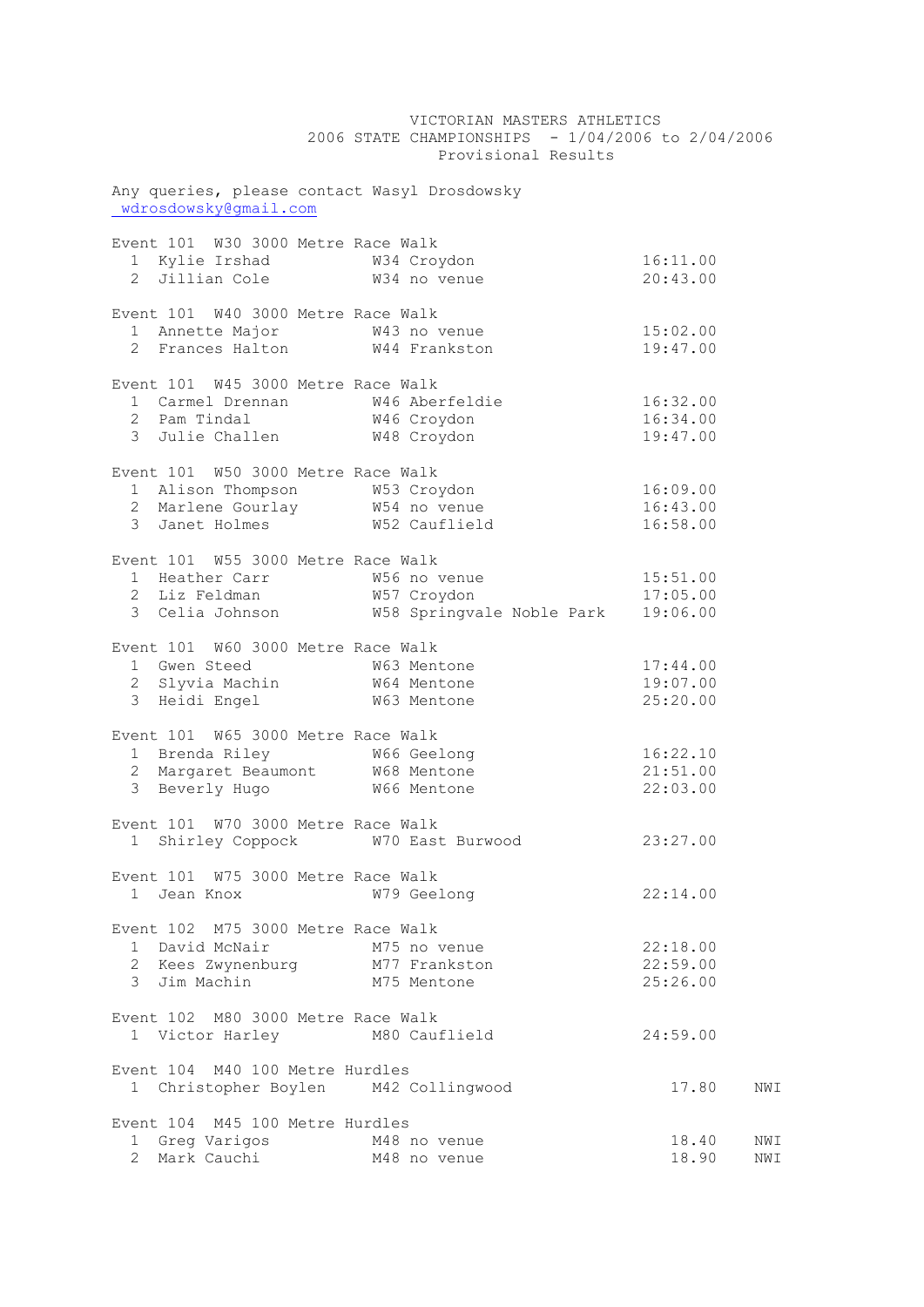|                | Event 104 M50 100 Metre Hurdles                                                                                  |  |                                                                     |                    |     |  |  |
|----------------|------------------------------------------------------------------------------------------------------------------|--|---------------------------------------------------------------------|--------------------|-----|--|--|
|                | 1 Clyde Riddoch M52 Aberfeldie                                                                                   |  |                                                                     | 23.10              | NWI |  |  |
|                |                                                                                                                  |  |                                                                     |                    |     |  |  |
|                | Event 105 M55 90 Metre Hurdles                                                                                   |  |                                                                     |                    |     |  |  |
|                |                                                                                                                  |  |                                                                     | 17.40 NWI          |     |  |  |
|                | 1 John Neale M55 Aberfeldie                                                                                      |  |                                                                     |                    |     |  |  |
|                |                                                                                                                  |  |                                                                     |                    |     |  |  |
|                | Event 106 W40 90 Metre Hurdles                                                                                   |  |                                                                     |                    |     |  |  |
|                | 1 Jennifer Baldwin W40 no venue                                                                                  |  |                                                                     | 16.50              | NWI |  |  |
|                |                                                                                                                  |  |                                                                     |                    |     |  |  |
|                | Event 107 W45 90 Metre Hurdles                                                                                   |  |                                                                     |                    |     |  |  |
|                |                                                                                                                  |  |                                                                     | 15.10              | NWI |  |  |
|                | 1 Joanne Russell 1 1 100 WAS no venue<br>2 Susan Chapman 1 10 WAS no venue<br>3 Christine Bridle 10 WAS no venue |  |                                                                     | $17.90$<br>$19.00$ | NWI |  |  |
|                |                                                                                                                  |  |                                                                     |                    | NWI |  |  |
|                |                                                                                                                  |  |                                                                     |                    |     |  |  |
|                | Event 108 M65 80 Metre Hurdles                                                                                   |  |                                                                     |                    |     |  |  |
|                |                                                                                                                  |  |                                                                     | 17.90              | NWI |  |  |
|                |                                                                                                                  |  | 1 Don Chambers M68 Aberfeldie<br>2 Max Brook M69 Southern Peninsula | 26.00              | NWI |  |  |
|                |                                                                                                                  |  |                                                                     |                    |     |  |  |
|                |                                                                                                                  |  |                                                                     |                    |     |  |  |
|                | Event 108 M70 80 Metre Hurdles                                                                                   |  |                                                                     |                    |     |  |  |
|                | 1 Doug Ramm M71 Aberfeldie<br>--- Peter Berry M70 Visitor                                                        |  |                                                                     | 22.40              | NWI |  |  |
|                |                                                                                                                  |  |                                                                     | DNF<br>DNF         | NWI |  |  |
|                |                                                                                                                  |  |                                                                     |                    |     |  |  |
|                | Event 109 M75 60 Metre Hurdles                                                                                   |  |                                                                     |                    |     |  |  |
|                | 1 Gordon Gourlay M77 Mentone                                                                                     |  |                                                                     | 14.10              | NWI |  |  |
|                |                                                                                                                  |  |                                                                     |                    |     |  |  |
|                | Event 109 M80 60 Metre Hurdles                                                                                   |  |                                                                     |                    |     |  |  |
|                |                                                                                                                  |  |                                                                     | 18.30              | NWI |  |  |
|                | 1 Sydney Elks M80 Frankston<br>2 Stan Stankovic M83 no venue                                                     |  |                                                                     | 24.10              | NWI |  |  |
|                |                                                                                                                  |  |                                                                     |                    |     |  |  |
|                | Event 110 W70 60 Metre Hurdles                                                                                   |  |                                                                     |                    |     |  |  |
|                | 1 Anna Zeitzen M73 Frankston                                                                                     |  |                                                                     | 18.10              | NWI |  |  |
|                |                                                                                                                  |  |                                                                     |                    |     |  |  |
|                |                                                                                                                  |  |                                                                     |                    |     |  |  |
|                | Event 111 M35 100 Metre Sprint                                                                                   |  |                                                                     |                    |     |  |  |
|                | 1 Paul Basile M38 Frankston                                                                                      |  |                                                                     | 13.00              | NWI |  |  |
|                | 2 Glenn Shannon M39 Frankston                                                                                    |  |                                                                     | 13.30              | NWI |  |  |
|                |                                                                                                                  |  |                                                                     |                    |     |  |  |
|                | Event 112 M40 100 Metre Sprint                                                                                   |  |                                                                     |                    |     |  |  |
|                | 1 Chris Siomou M42 Aberfeldie<br>2 Steven Behin M44 no venue                                                     |  |                                                                     | 12.10<br>12.90     | NWI |  |  |
|                |                                                                                                                  |  |                                                                     |                    | NWI |  |  |
|                | 3 Cameron McDonald M41 Aberfeldie                                                                                |  |                                                                     | 13.20 NWI          |     |  |  |
|                |                                                                                                                  |  |                                                                     |                    |     |  |  |
|                | Event 113 M45 100 Metre Sprint                                                                                   |  |                                                                     |                    |     |  |  |
| 1              | Glenn White                                                                                                      |  | M47 Cauflield                                                       | 12.60              | NWI |  |  |
| $\overline{2}$ | Peter Tuckett                                                                                                    |  | M46 no venue                                                        | 12.70              | NWI |  |  |
| 3              | John Schuijers                                                                                                   |  | M45 Collingwood                                                     | 13.00              | NWI |  |  |
| $\overline{4}$ | Grant Stewart                                                                                                    |  | M49 Doncaster                                                       | 13.60              | NWI |  |  |
|                |                                                                                                                  |  |                                                                     |                    |     |  |  |
| 5              | Mike May                                                                                                         |  | M45 Visitor                                                         | 13.80              | NWI |  |  |
| 6              | Stephen Russell                                                                                                  |  | M46 Coburg                                                          | 14.80              | NWI |  |  |
| 7              | Leigh Kendall                                                                                                    |  | M48 no venue                                                        | 15.80              | NWI |  |  |
|                |                                                                                                                  |  |                                                                     |                    |     |  |  |
|                | Event 114 M50 100 Metre Sprint                                                                                   |  |                                                                     |                    |     |  |  |
| 1              | Paul Turner                                                                                                      |  | M52 Geelong                                                         | 12.30              | NWI |  |  |
| $\overline{2}$ | Andrew Watts                                                                                                     |  | M50 Knox                                                            | 12.70              | NWI |  |  |
| 3              | Richard Wearmouth                                                                                                |  | M53 no venue                                                        | 13.00              | NWI |  |  |
| 4              | Wayne Bingham                                                                                                    |  | M51 Aberfeldie                                                      | 13.20              | NWI |  |  |
| 5              | Chris Brown                                                                                                      |  | M50 Cauflield                                                       | 13.60              | NWI |  |  |
| 6              | Don Martin                                                                                                       |  | M53 no venue                                                        | 13.90              | NWI |  |  |
| 7              | John Browne                                                                                                      |  | M54 Doncaster                                                       | 14.10              | NWI |  |  |
| 8              | Joseph Dilworth                                                                                                  |  | M54 Aberfeldie                                                      | 14.70              | NWI |  |  |
|                |                                                                                                                  |  |                                                                     |                    |     |  |  |

Event 115 M55 100 Metre Sprint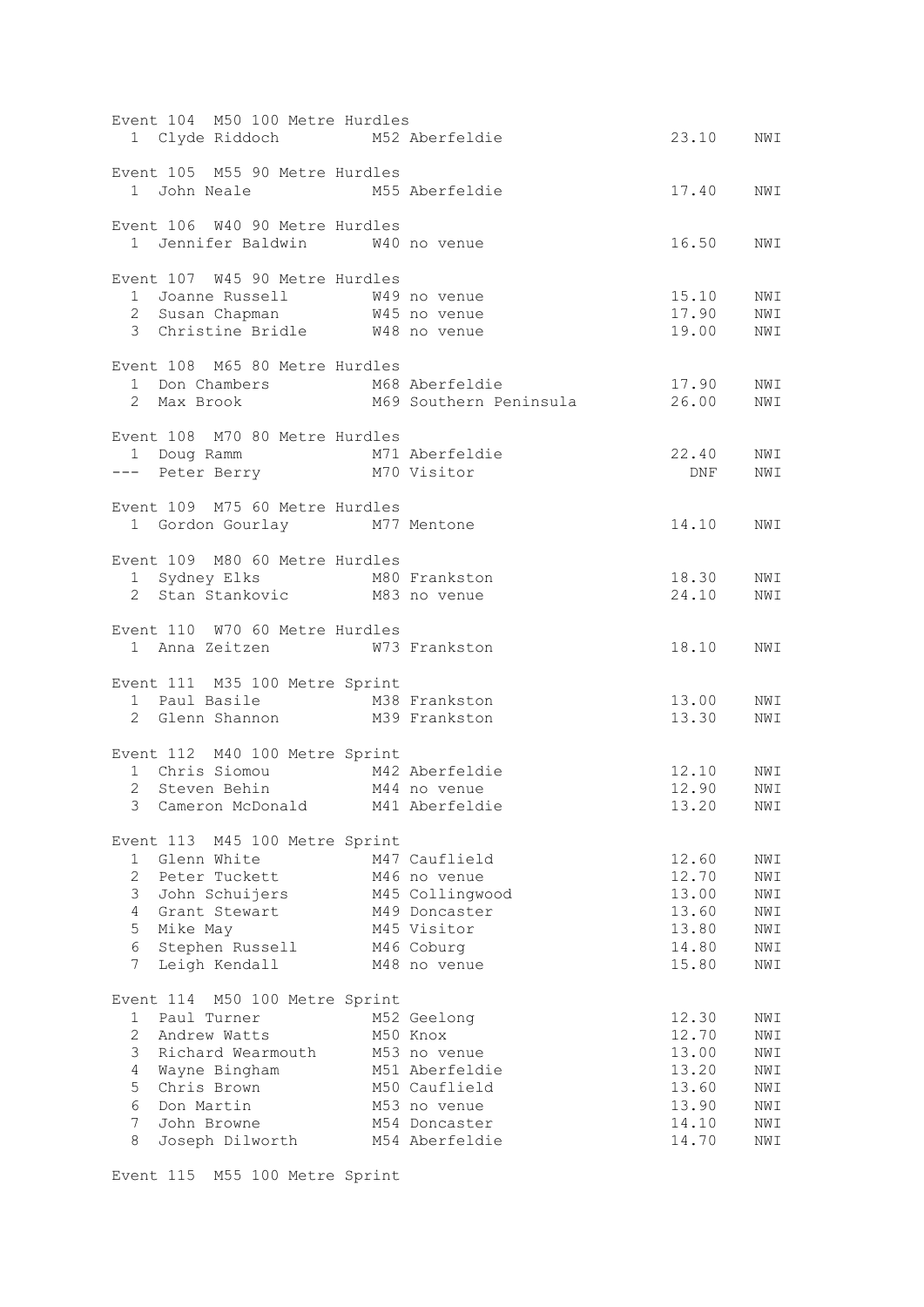| 1               | Stephen Baird                                                 | M55 no venue                             | 13.20 | NWI |
|-----------------|---------------------------------------------------------------|------------------------------------------|-------|-----|
|                 | 2 Philip Rosevear                                             | M56 Doncaster                            | 13.30 | NWI |
|                 | 3 Peter Lamb                                                  | M56 Geelong                              | 13.40 | NWI |
|                 | 4 Paul Lynch M56 Cauflield                                    |                                          | 14.00 | NWI |
| 5               | John Neale M55 Aberfeldie                                     |                                          | 14.40 | NWI |
|                 | Event 116 M60 100 Metre Sprint                                |                                          |       |     |
| 1               | Bob Wishart                                                   | M64 Mentone                              | 12.70 | NWI |
|                 | 2 Keith Howden<br>3 C                                         | M60 Collingwood                          | 13.00 | NWI |
|                 | 3 George Schillinger M60 East Burwood                         |                                          | 14.40 | NWI |
| $4\overline{ }$ | Myer Vorchheimer M61 no venue                                 |                                          | 14.90 | NWI |
|                 | 5 Tony Rogan                                                  | M64 no venue                             | 16.00 | NWI |
| 6               | Andrew Fraser M64 East Burwood                                |                                          | 16.10 | NWI |
|                 | Event 117 M65 100 Metre Sprint                                |                                          |       |     |
| 1               | Ron Arthur                                                    | M66 East Burwood                         | 13.80 | NWI |
|                 | 2 Col Burnett                                                 | M66 no venue                             | 13.90 | NWI |
|                 | 3 Don Chambers                                                | M68 Aberfeldie                           | 14.30 | NWI |
| $4\degree$      | Tony Bradford                                                 | M66 Aberfeldie                           | 14.80 | NWI |
|                 | 5 Con Matthews                                                | M69 Doncaster                            | 15.30 | NWI |
|                 | 6 Allan Wood                                                  | M68 Croydon                              | 16.60 | NWI |
|                 | Event 118 M70 100 Metre Sprint                                |                                          |       |     |
|                 | 1 Kevin Marion                                                | M70 Cauflield                            | 14.90 | NWI |
|                 | 2 Lucas Kakris                                                | M72 Aberfeldie                           | 15.50 | NWI |
|                 | 3 Peter Berry                                                 | M70 Visitor                              | 15.70 | NWI |
| $4 -$           | John Howes                                                    | M70 Aberfeldie                           | 16.00 | NWI |
| 5               | Lawrence Kendall M73 no venue                                 |                                          | 18.10 | NWI |
| 6               | Nino Stankovic                                                | M73 no venue                             | 20.70 | NWI |
|                 | Event 119 M75 100 Metre Sprint                                |                                          |       |     |
|                 | 1 Leo Coffey                                                  | M76 East Burwood                         | 15.60 | NWI |
|                 | 2 Jimmy Thomson M79 Mentone                                   |                                          | 15.80 | NWI |
|                 | 3 Gordon Gourlay M77 Mentone                                  |                                          | 17.20 | NWI |
|                 | 4 Roy Giesemann M76 Frankston                                 |                                          | 17.90 | NWI |
|                 | Event 120 M80 100 Metre Sprint                                |                                          |       |     |
|                 | 1 Mike Johnstone M84 Mentone                                  |                                          | 17.60 | NWI |
|                 | 2 Sydney Elks                                                 | M80 Frankston                            | 18.30 | NWI |
|                 |                                                               | 3 Jim Sinclair M81 Springvale Noble Park | 18.90 | NWI |
|                 | Event 120 M90 100 Metre Sprint                                |                                          |       |     |
|                 | 1 Eddie Gamble M90 Mentone                                    |                                          | 32.90 | NWI |
|                 | Event 121 W30 100 Metre Sprint                                |                                          |       |     |
|                 | 1 Kirralee Radford W30 Collingwood                            |                                          | 14.90 | NWI |
|                 | Event 121 W35 100 Metre Sprint                                |                                          |       |     |
|                 | 1 Sonya Pollard M39 East Burwood                              |                                          | 13.40 | NWI |
|                 | 2 Jodi Chandler M37 Doncaster                                 |                                          | 14.70 | NWI |
|                 | 3 Sharyn Hunter M37 Knox                                      |                                          | 15.50 | NWI |
|                 | Event 122 W40 100 Metre Sprint                                |                                          |       |     |
|                 |                                                               |                                          | 14.20 | NWI |
|                 | 1 Mandy Emmett 643 no venue<br>2 Linda Buttigieg 641 no venue |                                          | 14.50 | NWI |
|                 | 3 Marlene Johns                                               | W42 East Burwood                         | 15.10 | NWI |
|                 | 4 Frances Halton W44 Frankston                                |                                          | 18.00 | NWI |
|                 | Event 122 W45 100 Metre Sprint                                |                                          |       |     |
|                 | 1 Christie Faulks M45 Doncaster                               |                                          | 14.00 | NWI |
|                 | 2 Joanne Russell W49 no venue                                 |                                          | 14.90 | NWI |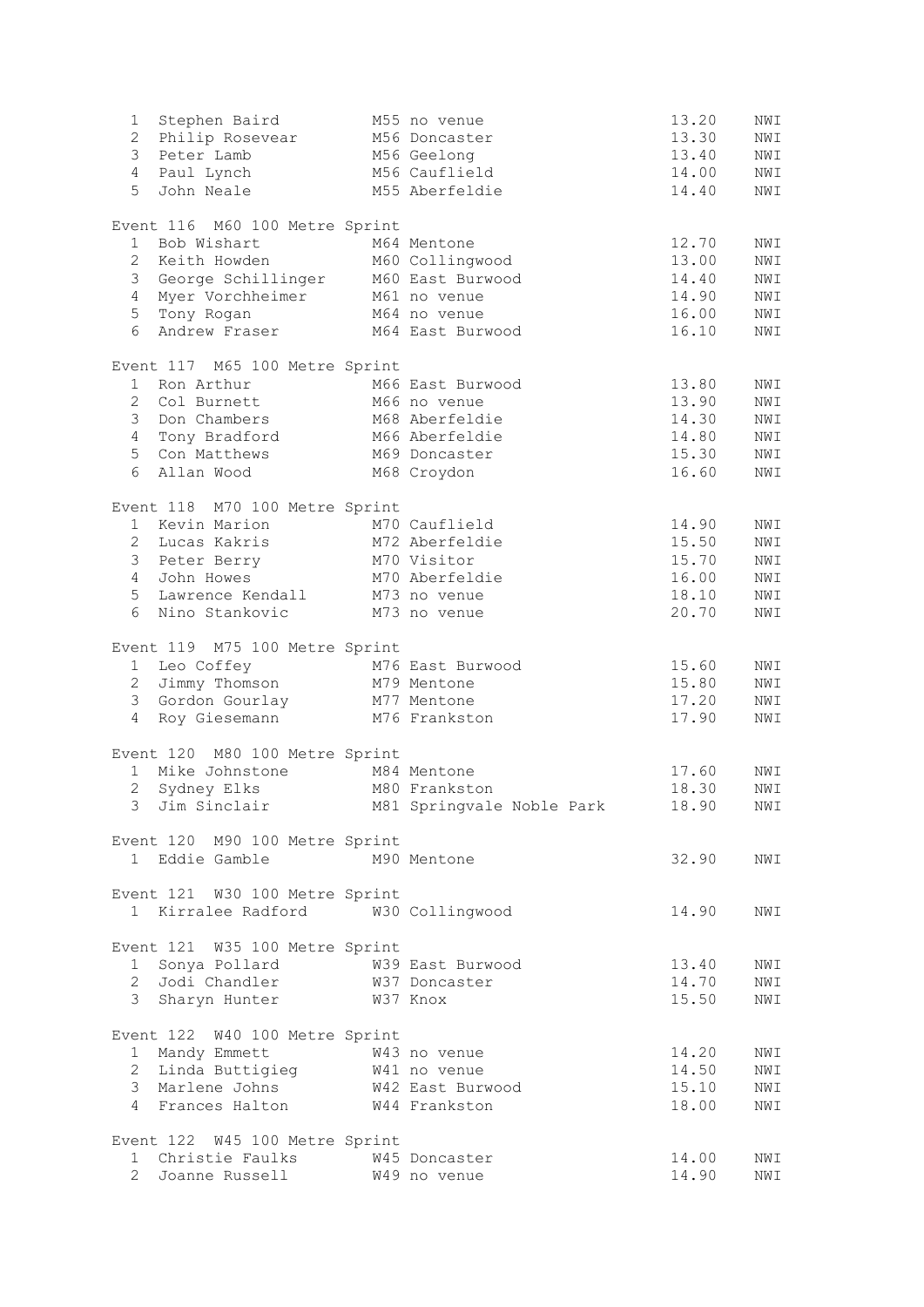| 3 Christine Bridle W48 no venue<br>4 Cathy McDonald W47 Knox                                                          |                                    | 15.00<br>15.20     | NWI<br>NWI |
|-----------------------------------------------------------------------------------------------------------------------|------------------------------------|--------------------|------------|
|                                                                                                                       |                                    |                    |            |
| Event 123 W50 100 Metre Sprint<br>1 Margaret Tweedie M51 Doncaster                                                    |                                    | 14.10              | NWI        |
| 2 Kay Burnie M53 Doncaster                                                                                            |                                    | 17.30              | NWI        |
|                                                                                                                       |                                    |                    |            |
| Event 123 W55 100 Metre Sprint                                                                                        |                                    |                    |            |
| 1 Chrisoulla Hondromati W57 Doncaster                                                                                 |                                    | 16.10              | NWI        |
|                                                                                                                       |                                    | 16.90              | NWI<br>NWI |
| 2 Bev Learmont M57 Doncaster<br>3 Helen Steadman M57 Aberfeldie<br>4 Marg Wegner M59 East Burwood                     |                                    | 17.10<br>19.20     | NWI        |
|                                                                                                                       |                                    |                    |            |
| Event 123 W60 100 Metre Sprint                                                                                        |                                    |                    |            |
| 1 June Reeves M60 Doncaster                                                                                           |                                    | 14.90              | NWI        |
| Event 124 W65 100 Metre Sprint                                                                                        |                                    |                    |            |
|                                                                                                                       |                                    | 18.90              | NWI        |
| 1 Roberta Foster 50 W67 no venue<br>2 Anna Hunt 50 W67 no venue                                                       |                                    | 19.80              | NWI        |
|                                                                                                                       |                                    |                    |            |
| Event 124 W70 100 Metre Sprint                                                                                        |                                    |                    |            |
| 1 Shirley Coppock M70 East Burwood<br>2 Anna Zeitzen M73 Frankston                                                    |                                    | 21.10              | NWI        |
|                                                                                                                       |                                    | 21.70              | NWI        |
| Event 124 W80 100 Metre Sprint                                                                                        |                                    |                    |            |
| 1 Gwen Davidson M83 East Burwood                                                                                      |                                    | 22.40              | NWI        |
|                                                                                                                       |                                    |                    |            |
| Event 124 W85 100 Metre Sprint                                                                                        |                                    |                    |            |
| 1 Margaret Prowse W85 Doncaster                                                                                       |                                    | 36.80              | NWI        |
| Event 125 M35 1500 Metre Run                                                                                          |                                    |                    |            |
| 1 Stuart Macaulay M39 Aberfeldie                                                                                      |                                    | 4:54.70            |            |
|                                                                                                                       |                                    |                    |            |
| Event 125 M40 1500 Metre Run                                                                                          |                                    |                    |            |
|                                                                                                                       |                                    |                    |            |
| 1 David Ayers M42 Box Hill 4:31.90<br>2 Trevor McCann M40 Mentone 4:36.50<br>3 Scott Lawrence M44 Collingwood 4:40.30 |                                    |                    |            |
|                                                                                                                       |                                    |                    |            |
| Event 125 M45 1500 Metre Run                                                                                          |                                    |                    |            |
| 1 Ian Dent M45 no venue                                                                                               |                                    | 4:42.70            |            |
| 2 David Murrihy                                                                                                       | M48 Knox                           | 5:00.00            |            |
|                                                                                                                       |                                    |                    |            |
| Event 126 M50 1500 Metre Run                                                                                          |                                    |                    |            |
| Terry Hicks<br>$1 \quad$                                                                                              | M51 no venue                       | 4:34.10            |            |
| 2 Chris Lynch<br>3 Robert Caldwell                                                                                    | M51 no venue<br>M50 Croydon        | 4:35.60<br>4:44.20 |            |
| 4 Ashley Ryan                                                                                                         | M51 East Burwood                   | 4:57.20            |            |
| 5 Frank Prowse                                                                                                        | M54 Doncaster                      | 5:06.70            |            |
| 6<br>Russell Weavers                                                                                                  | M51 no venue                       | 5:08.40            |            |
| 7 Ken Carter                                                                                                          | M53 Coburg                         | 8:17.10            |            |
| Freddy Rademaker<br>$---$                                                                                             | M53 Coburg                         | DNF                |            |
| Event 127 M55 1500 Metre Run                                                                                          |                                    |                    |            |
| 1 Alan Bennie                                                                                                         | M59 Springvale Noble Park          | 5:12.75            |            |
| $\overline{2}$<br>John Moore                                                                                          | M55 Mentone                        | 5:33.03            |            |
|                                                                                                                       |                                    |                    |            |
| Event 127 M60 1500 Metre Run                                                                                          |                                    |                    |            |
| 1 George Rennie                                                                                                       | M64 Collingwood                    | 5:12.35            |            |
| 2 Graham Philpott<br>3<br>Rob Waters                                                                                  | M63 East Burwood<br>M60 Aberfeldie | 5:43.91            |            |
| 4<br>Neville Gardner                                                                                                  | M62 Croydon                        | 5:55.68<br>5:59.24 |            |
|                                                                                                                       |                                    |                    |            |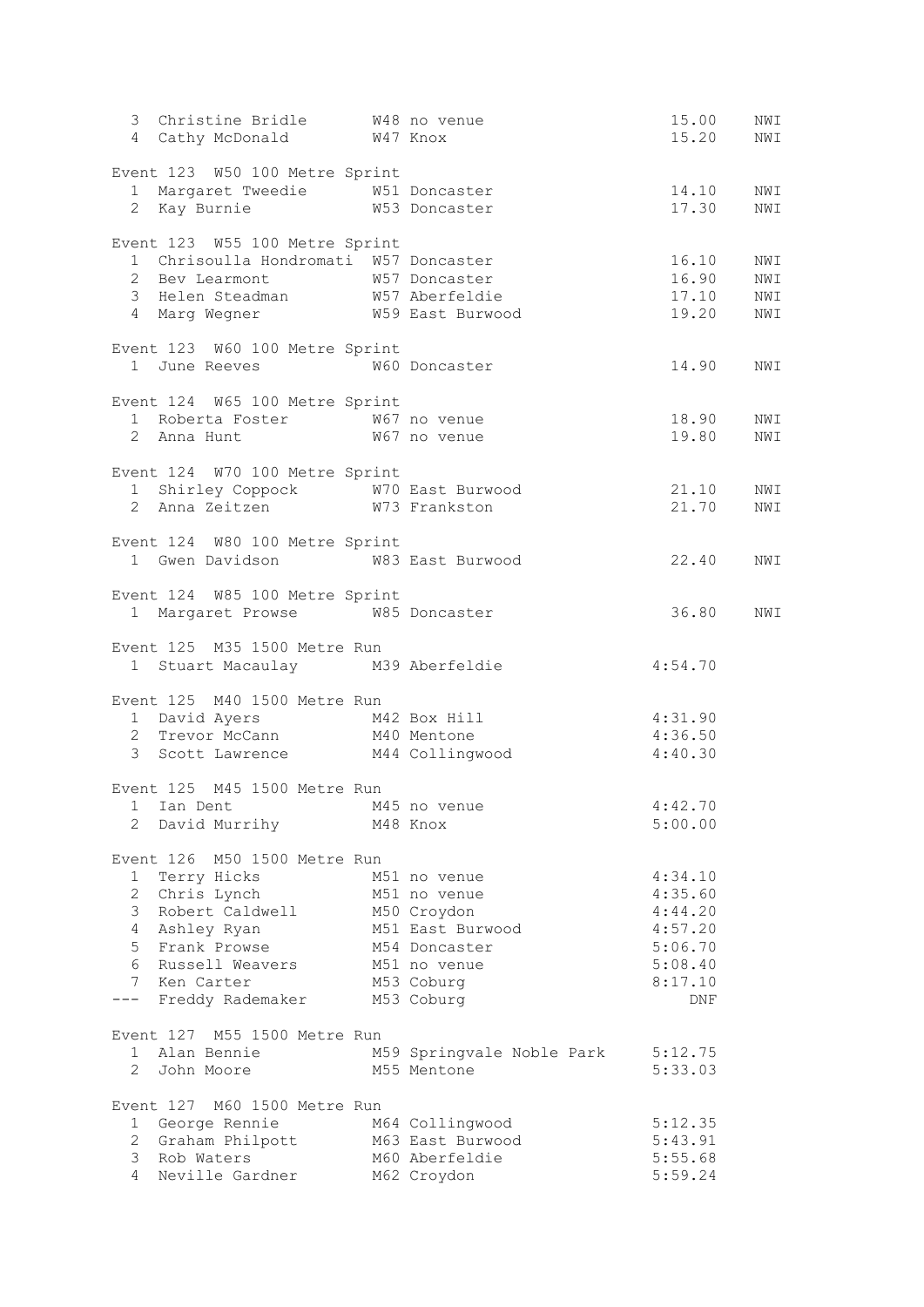|                                                                                                                                                              |  | 5 Bob Power M63 Cauflield 6:05.77                                                                                                                 |                                              |
|--------------------------------------------------------------------------------------------------------------------------------------------------------------|--|---------------------------------------------------------------------------------------------------------------------------------------------------|----------------------------------------------|
| Event 128 M65 1500 Metre Run<br>4 Hawley Thomas M67 East Burwood                                                                                             |  | 1 Ray O'Connor M68 Frankston 5:48.73<br>2 Paul Mullins M65 Springvale Noble Park 5:51.81<br>3 Max Brook M69 Southern Peninsula 6:04.80<br>6:27.39 |                                              |
| Event 128 M70 1500 Metre Run<br>1 Ron Young M74 Collingwood<br>2 Chas McRae M73 Knox<br>3 Colin Silcock-Delaney M73 Geelong<br>4 Barry Zeitzen M72 Frankston |  |                                                                                                                                                   | 6:45.17<br>7:09.56<br>8:21.97<br>8:30.68     |
| Event 128 M75 1500 Metre Run                                                                                                                                 |  | 1 Bob Lewis M78 East Burwood                                                                                                                      | 6:26.66                                      |
| Event 128 M80 1500 Metre Run                                                                                                                                 |  | 1 Victor Harley M80 Cauflield                                                                                                                     | 10:49.20                                     |
| Event 129 W35 1500 Metre Run<br>1 Julie Norney 1 W37 Knox                                                                                                    |  |                                                                                                                                                   | 5:17.71                                      |
| Event 129 W40 1500 Metre Run<br>1 Laura Campbell W44 no venue<br>2 Pauline Allan M44 Cauflield                                                               |  |                                                                                                                                                   | 5:11.40<br>5:24.96                           |
| Event 129 W45 1500 Metre Run<br>1 Janine Higham 1 1 W45 Aberfeldie<br>2 Pam Tindal 1 1 146 Croydon                                                           |  |                                                                                                                                                   | 5:16.05<br>6:09.68                           |
| Event 129 W50 1500 Metre Run<br>1 Carolyn Dickson 1 654 Croydon<br>2 Jill Jacimovic 1652 no venue                                                            |  |                                                                                                                                                   | 6:22.35<br>7:29.53                           |
| Event 129 W60 1500 Metre Run<br>1 Lavinia Petrie M62 Knox<br>2 Vicki Thompson M60 no venue                                                                   |  |                                                                                                                                                   | 6:13.55<br>9:08.77                           |
| Event 129 W65 1500 Metre Run<br>1 Brenda Riley M66 Geelong                                                                                                   |  |                                                                                                                                                   | 6:07.02                                      |
| Event 129 W70 1500 Metre Run<br>1 Diana Kendall<br>2 Pam Mews                                                                                                |  | W70 no venue<br>W71 Mentone                                                                                                                       | 8:12.82<br>10:33.79                          |
| Event 129 W75 1500 Metre Run                                                                                                                                 |  |                                                                                                                                                   | 8:15.95<br>9:00.29                           |
| Event 130 M45 3000 Metre Race Walk<br>1 Mark Donahoo M47 Aberfeldie<br>2 David Wilkins M48 Mentone                                                           |  |                                                                                                                                                   | 13:53.03<br>18:35.69                         |
| Event 130 M50 3000 Metre Race Walk<br>1 Colin Heywood M51 Collingwood<br>2 Clyde Riddoch<br>3 Frank Prowse<br>4 Ian Cassell                                  |  | M52 Aberfeldie<br>M54 Doncaster<br>M52 Mentone                                                                                                    | 14:44.56<br>15:48.03<br>16:26.17<br>18:30.71 |

Event 130 M55 3000 Metre Race Walk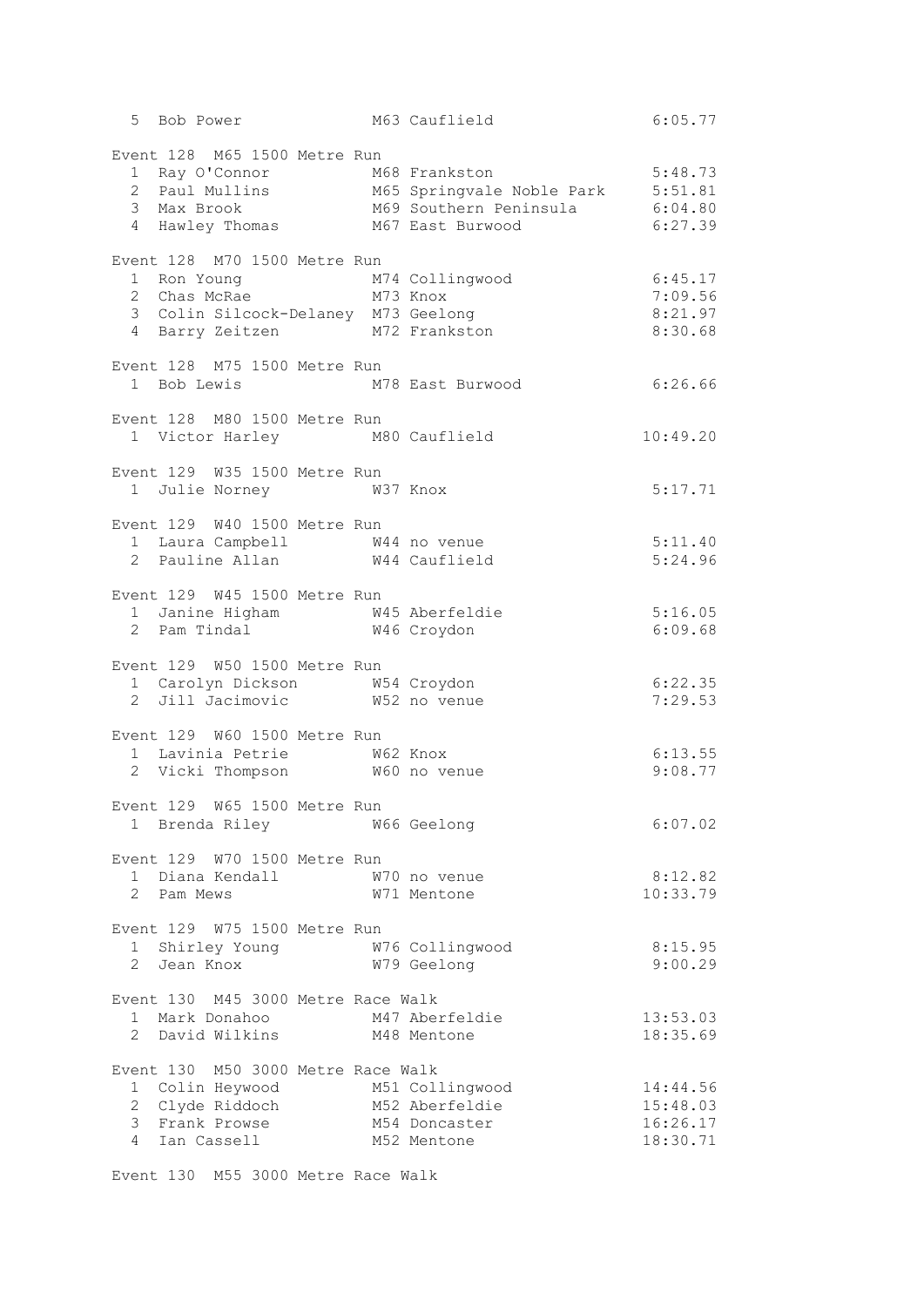| $1 \quad$      | Alan Lucas                                                     | M58 Croydon      | 16:27.98 |
|----------------|----------------------------------------------------------------|------------------|----------|
|                | 2 Graeme Davis                                                 | M56 Cauflield    | 16:32.09 |
|                | 3 Geoff Barrow                                                 | M57 Mentone      | 18:02.70 |
|                |                                                                |                  |          |
|                | Event 130 M60 3000 Metre Race Walk                             |                  |          |
|                | 1 Russ Dickenson M60 Croydon                                   |                  | 16:10.59 |
|                | 2 Ron Bilston M62 Cauflield                                    |                  | 18:52.61 |
|                | 3 John Hallo                                                   | M63 Frankston    | 19:17.84 |
|                |                                                                |                  |          |
|                | Event 130 M65 3000 Metre Race Walk                             |                  |          |
|                |                                                                |                  | 16:33.97 |
|                |                                                                |                  | 16:37.43 |
|                | 3 John Morrison                                                | M66 Mentone      | 17:22.92 |
|                | 4 Geoff Major                                                  | M69 no venue     | 18:11.87 |
|                | 5 Barrie Wicks                                                 | M65 Croydon      | 19:41.00 |
|                |                                                                |                  |          |
|                | Event 130 M70 3000 Metre Race Walk                             |                  |          |
|                | 1 Ken Walters                                                  | M73 Croydon      | 20:05.52 |
|                | 2 Colin Silcock-Delaney M73 Geelong                            |                  | 20:12.85 |
|                | 3 Ian Beaumont M70 Mentone<br>--- Gordon Onley M71 Collingwood |                  | 22:26.26 |
|                |                                                                |                  | DQ.      |
|                |                                                                |                  |          |
|                | Event 131 M30 400 Metre Sprint                                 |                  |          |
|                | 1 Brett Maurer M30 Aberfeldie                                  |                  | 52.62    |
|                |                                                                |                  |          |
|                | Event 131 M35 400 Metre Sprint                                 |                  |          |
|                | 1 Matthew Scholes M36 Doncaster                                |                  | 57.94    |
|                | 2 Glenn Shannon                                                | M39 Frankston    | 1:03.13  |
|                |                                                                |                  |          |
|                | Event 132 M40 400 Metre Sprint                                 |                  |          |
|                | 1 Robert McCubbin M43 Aberfeldie                               |                  | 51.04    |
|                | 2 Terry Baldwin M43 no venue                                   |                  | 56.59    |
|                | 3 Darren McGee                                                 | M43 East Burwood | 58.21    |
|                | 4 Christopher Boylen M42 Collingwood                           |                  | 59.52    |
|                | 5 Cameron McDonald M41 Aberfeldie                              |                  | 1:04.14  |
|                |                                                                |                  |          |
|                | Event 133 M45 400 Metre Sprint                                 |                  |          |
|                | 1 Mark Crawford M47 Doncaster                                  |                  | 56.69    |
|                | 2 Peter Tuckett M46 no venue                                   |                  | 57.93    |
|                | 3 John Schuijers M45 Collingwood                               |                  | 58.20    |
|                | 4 David Murrihy                                                | M48 Knox         | 1:02.08  |
|                | 5 Mike May                                                     | M45 Visitor      | 1:03.71  |
|                |                                                                |                  |          |
|                | Event 134 M50 400 Metre Sprint                                 |                  |          |
|                | 1 Andrew Watts                                                 | M50 Knox         | 58.72    |
|                | 2 Colin Page                                                   | M52 Croydon      | 1:02.57  |
|                | 3 Ashley Ryan                                                  | M51 East Burwood | 1:02.01  |
|                | 4 Chris Brown                                                  | M50 Cauflield    | 1:05.65  |
| 5 <sup>5</sup> | Richard Wearmouth                                              | M53 no venue     | 1:03.95  |
|                | 6 Graham Eadie                                                 | M54 Aberfeldie   | 1:07.40  |
|                | 7 Freddy Rademaker                                             | M53 Coburg       | 1:04.76  |
| 8              | Russell Weavers                                                | M51 no venue     | 1:07.19  |
| 9              | Ken Carter                                                     | M53 Coburg       | 1:51.65  |
|                |                                                                |                  |          |
|                | Event 135 M55 400 Metre Sprint                                 |                  |          |
|                | 1 Peter Lamb                                                   | M56 Geelong      | 58.77    |
|                | 2 Paul Lynch                                                   | M56 Cauflield    | 1:08.14  |
|                | 3 John Neale                                                   | M55 Aberfeldie   | 1:15.68  |
|                |                                                                |                  |          |
|                | Event 136 M60 400 Metre Sprint                                 |                  |          |
|                | 1 Keith Howden                                                 | M60 Collingwood  | 1:03.67  |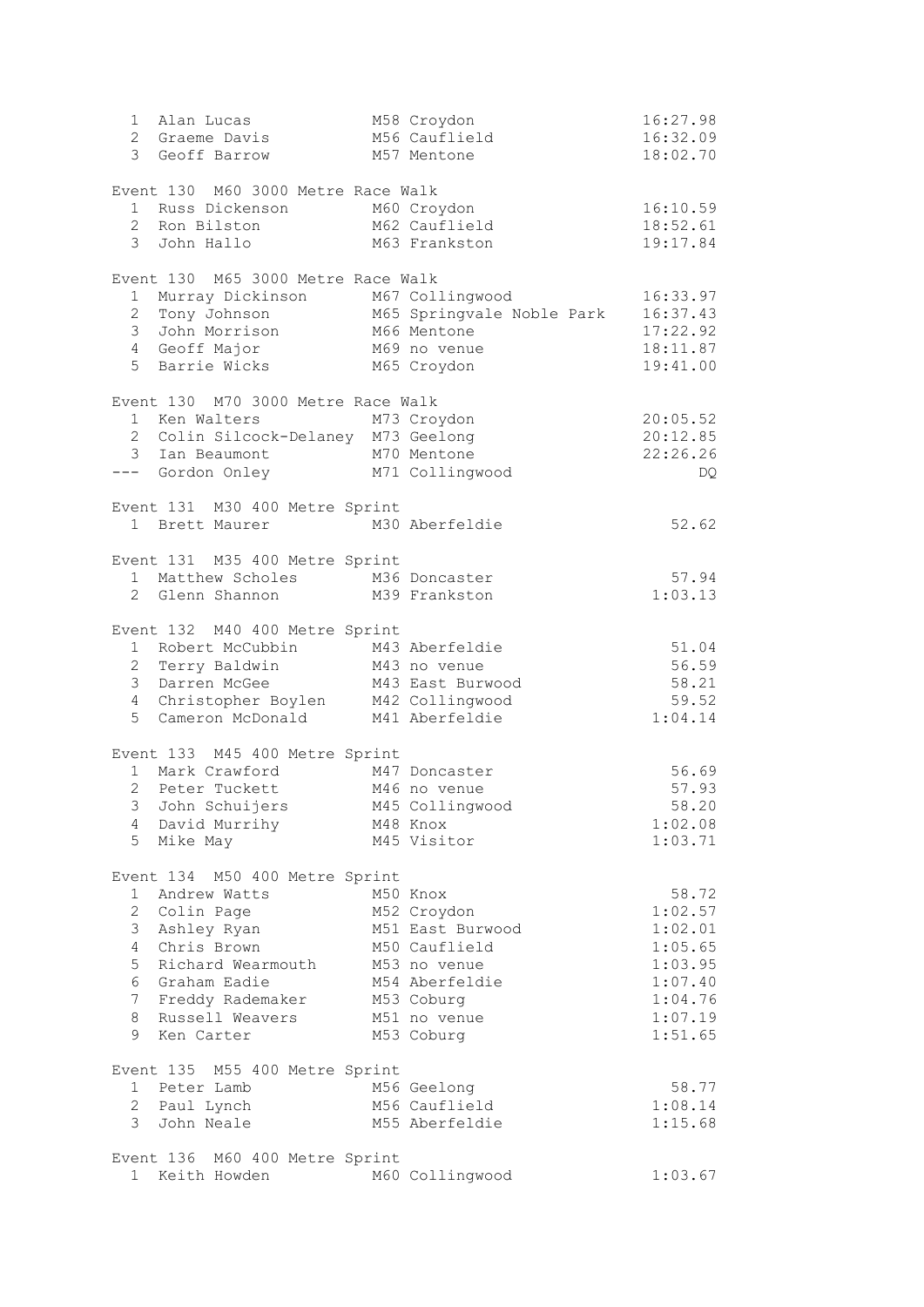|                       | 2 Wayne Fitzsimmons M61 Collingwood<br>3 Andrew Fraser<br>4 Bob Power                                                                                                                                     | M64 East Burwood<br>M63 Cauflield          | 1:07.88<br>1:15.05<br>1:15.67                                  |
|-----------------------|-----------------------------------------------------------------------------------------------------------------------------------------------------------------------------------------------------------|--------------------------------------------|----------------------------------------------------------------|
|                       | Event 137 M65 400 Metre Sprint<br>1 Ron Arthur<br>2 Russell Oakley M66 Croydon<br>3 Con Matthews M69 Doncaster<br>4 Tony Bradford M66 Aberfeldie<br>5 Gerry Robinson M67 Croydon<br>6 Max Brook           | M66 East Burwood<br>M69 Southern Peninsula | 1:05.80<br>1:07.82<br>1:09.28<br>1:13.21<br>1:14.42<br>1:18.32 |
|                       | Event 138 M70 400 Metre Sprint<br>1 John Howes<br>2 Lucas Kakris M72 Aberfeldie<br>3 Peter Berry M70 Visitor<br>4 Edmund Stack M71 East Burwood<br>5 Colin Silcock-Delaney M73 Geelong<br>6 Barry Zeitzen | M70 Aberfeldie<br>M72 Frankston            | 1:12.06<br>1:16.69<br>1:22.45<br>1:28.41<br>1:48.04<br>1:48.58 |
|                       | Event 139 M75 400 Metre Sprint<br>1 Gordon Gourlay M77 Mentone                                                                                                                                            |                                            | 1:37.66                                                        |
|                       | Event 140 M80 400 Metre Sprint<br>1 Mike Johnstone M84 Mentone                                                                                                                                            | 2 Jim Sinclair M81 Springvale Noble Park   | 1:27.74<br>1:34.18                                             |
|                       | Event 140 M90 400 Metre Sprint<br>1 Eddie Gamble M90 Mentone                                                                                                                                              |                                            | 2:52.39                                                        |
|                       | Event 141 W35 400 Metre Sprint<br>1 Sonya Pollard M39 East Burwood<br>2 Jodi Chandler M37 Doncaster                                                                                                       |                                            | 1:06.75<br>1:10.96                                             |
|                       | Event 141 W40 400 Metre Sprint<br>1 Jennifer Baldwin W40 no venue<br>2 Marlene Johns M42 East Burwood<br>3 Linda Buttigieg W41 no venue                                                                   |                                            | 1:06.78<br>1:08.53<br>1:09.70                                  |
|                       | Event 142 W45 400 Metre Sprint<br>1 Joanne Russell W49 no venue<br>2 Christine Bridle W48 no venue<br>3 Cathy McDonald W47 Knox                                                                           |                                            | 1:07.87<br>1:08.60<br>1:09.07                                  |
|                       | Event 142 W50 400 Metre Sprint<br>1 Carolyn Dickson W54 Croydon                                                                                                                                           |                                            | 1:22.90                                                        |
|                       | Event 143 W55 400 Metre Sprint<br>1 Chrisoulla Hondromati W57 Doncaster<br>2 Bev Learmont M57 Doncaster<br>3 Marg Wegner M59 East Burwood                                                                 |                                            | 1:26.74<br>1:36.24<br>1:51.13                                  |
| $\overline{2}$        | Event 143 W60 400 Metre Sprint<br>1 June Reeves 60 W60 Doncaster                                                                                                                                          |                                            | 1:17.73                                                        |
| 2                     | 2 Vicki Thompson W60 no venue                                                                                                                                                                             |                                            | 2:06.76                                                        |
| $\mathbf{2}^{\prime}$ | Event 143 W85 400 Metre Sprint<br>1 Margaret Prowse W85 Doncaster                                                                                                                                         |                                            | 3:08.90                                                        |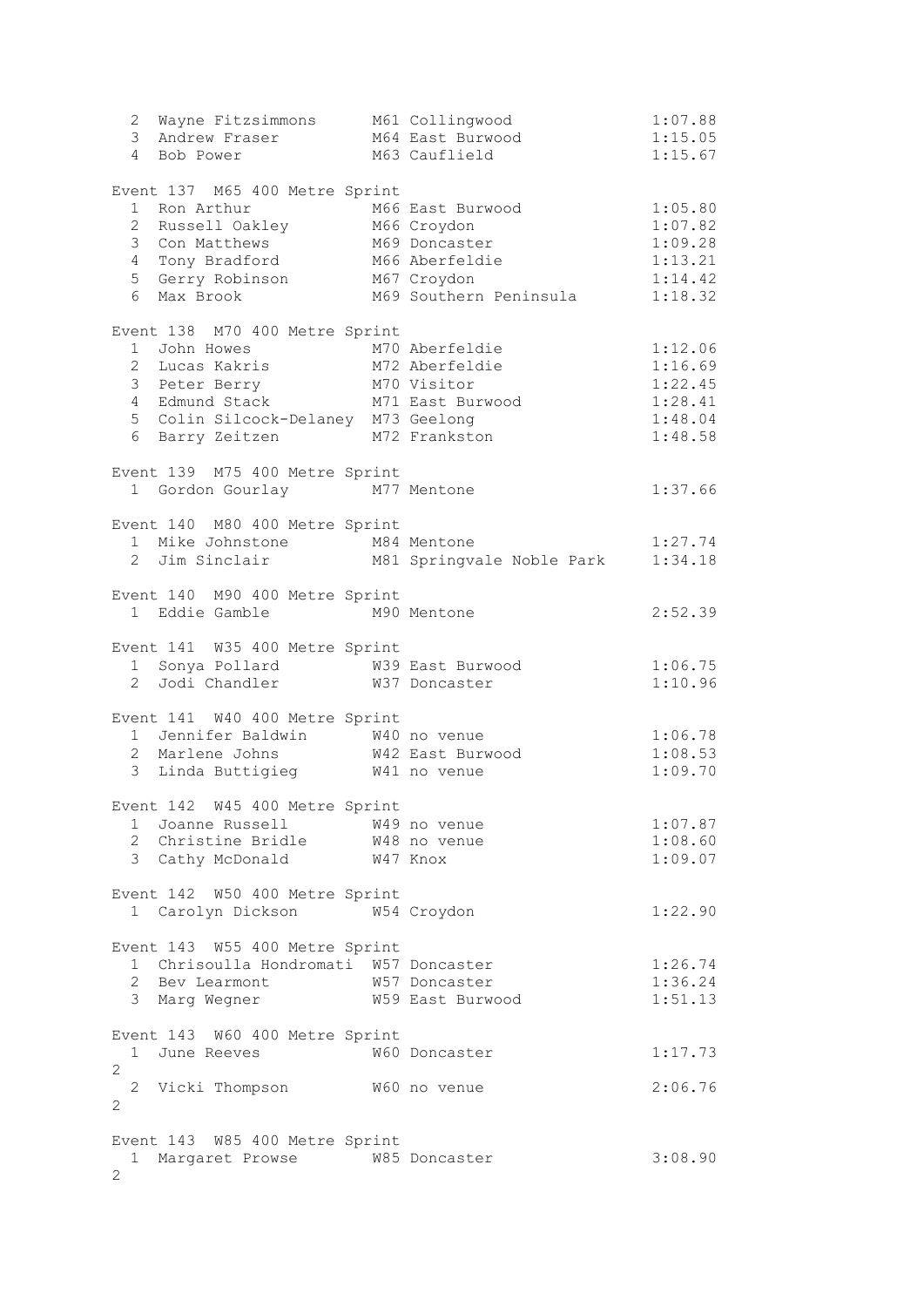| Event 144 W40 2000 Metre Steeplechase<br>1 Laurel Gore 67 W42 Doncaster                                                               |                                                                                                                         | 8:46.52                                                    |
|---------------------------------------------------------------------------------------------------------------------------------------|-------------------------------------------------------------------------------------------------------------------------|------------------------------------------------------------|
| Event 144 W55 2000 Metre Steeplechase                                                                                                 | 1 Heather Carr W <sub>56</sub> no venue 10:23.19                                                                        |                                                            |
| Event 145 M60 2000 Metre Steeplechase                                                                                                 | 1 Graham Philpott M63 East Burwood 8:41.26                                                                              |                                                            |
| Event 145 M65 2000 Metre Steeplechase                                                                                                 | 1 Fred Bichsel M68 Cauflield 13:20.44                                                                                   |                                                            |
| Event 145 M70 2000 Metre Steeplechase                                                                                                 | 1 Bob Gardiner M70 no venue 8:51.16<br>2 Colin Silcock-Delaney M73 Geelong 12:48.52                                     |                                                            |
| Event 145 M75 2000 Metre Steeplechase                                                                                                 |                                                                                                                         |                                                            |
| 1 Peter Couttie M75 no venue                                                                                                          |                                                                                                                         | 11:42.81                                                   |
| Event 146 M40 3000 Metre Steeplechase<br>1 Scott Chamberlain M41 Doncaster                                                            |                                                                                                                         | 12:10.81                                                   |
| Event 146 M45 3000 Metre Steeplechase                                                                                                 | 1 Michael Bialczak $M_4$ 6 no venue 11:42.12<br>2 David Murrihy 13:34.89<br>3 Graham Walter 13:40.27                    |                                                            |
| Event 146 M50 3000 Metre Steeplechase                                                                                                 | vent 146 M50 3000 Metre Steeplechase<br>1 Frank Prowse M54 Doncaster 13:06.32<br>2 Michael Cusack M54 no venue 13:48.99 |                                                            |
| Event 150 W35 Long Jump<br>1 Sharyn Hunter W37 Knox                                                                                   |                                                                                                                         | $3.93m$ 2.8                                                |
|                                                                                                                                       | Event 150 W40 Long Jump<br>1 Jennifer Baldwin W40 no venue 4.31m 1.1<br>2 Linda Buttigieg W41 no venue 3.84m 2.0        |                                                            |
|                                                                                                                                       |                                                                                                                         |                                                            |
| Event 150 W45 Long Jump<br>1 Susan Chapman M45 no venue<br>2 Christie Faulks W45 Doncaster                                            |                                                                                                                         | 4.36m 4.7<br>4.20m<br>1.8                                  |
| 3 Christine Bridle M48 no venue                                                                                                       |                                                                                                                         | 4.13m 4.8                                                  |
| Event 150 W50 Long Jump<br>1 Margaret Tweedie 1 W51 Doncaster<br>2 Kay Burnie 1 W53 Doncaster<br>2   Kay Burnie<br>3   Jill Jacimovic | W52 no venue                                                                                                            | $4.38m$ $4.0$<br>$3.47m$ $3.0$<br>$2.82m$ $1.5$            |
| Event 150 W65 Long Jump<br>1 Roberta Foster M67 no venue                                                                              |                                                                                                                         | 2.17m<br>3.9                                               |
| Event 150 W70 Long Jump<br>1 Anna Zeitzen                                                                                             | W73 Frankston                                                                                                           | $2.13m$ 4.2                                                |
| Event 151 M65 Long Jump<br>1 Don Chambers<br>2 Tony Bradford<br>3 Max Brook<br>4 Allan Wood                                           | M68 Aberfeldie<br>M66 Aberfeldie<br>M69 Southern Peninsula<br>M68 Croydon                                               | $3.93m$ 4.5<br>$3.65m$ 1.6<br>3.38m<br>1.3<br>3.13m<br>5.4 |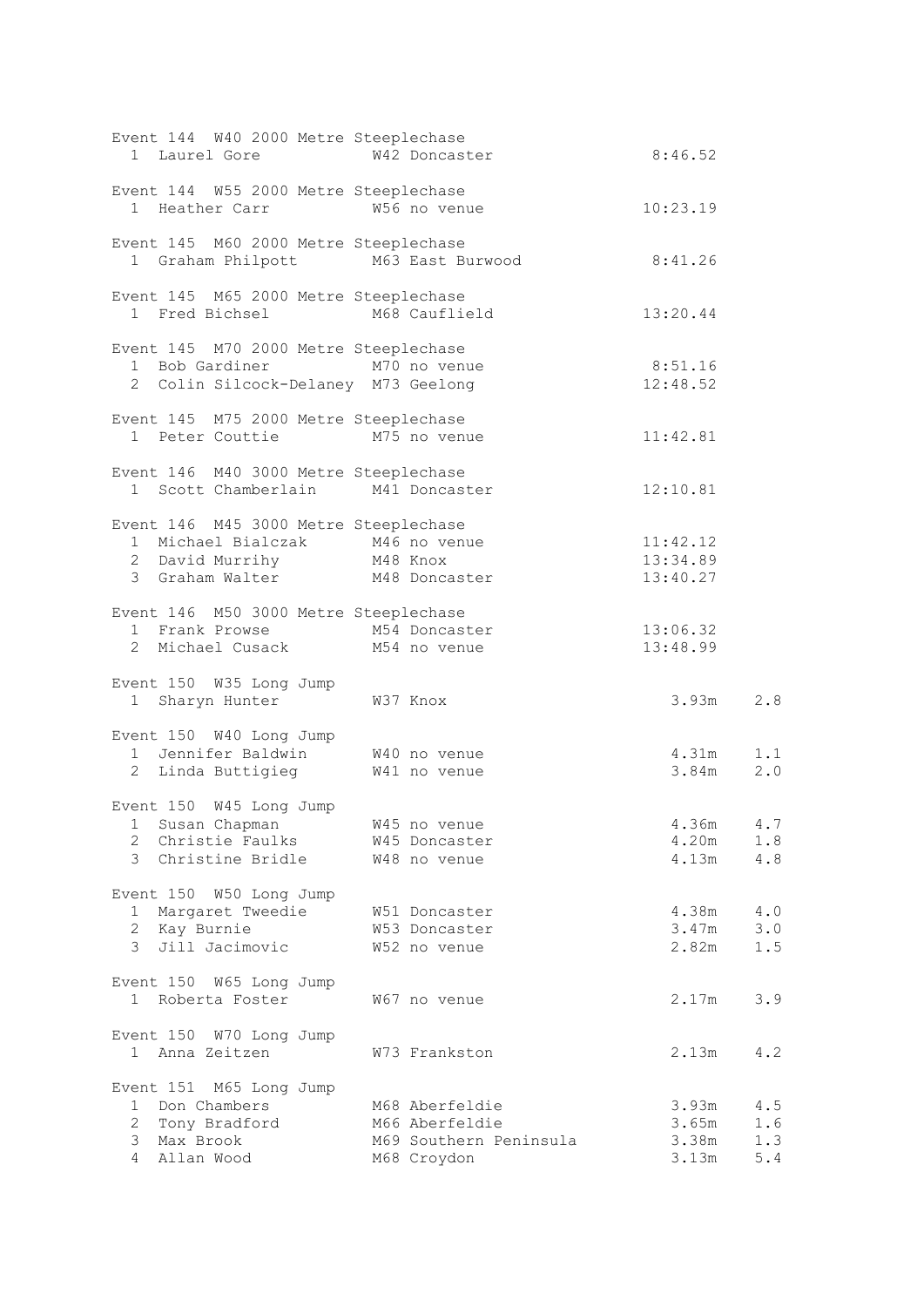| Event 151 M70 Long Jump                                         |                                 |                              |
|-----------------------------------------------------------------|---------------------------------|------------------------------|
| 1 Peter Berry M70 Visitor                                       |                                 | 2.0<br>3.40m                 |
| 2 Doug Ramm                                                     | M71 Aberfeldie                  | 2.9<br>3.16m                 |
| 3 Nino Stankovic M73 no venue                                   |                                 | 0.3<br>2.54m                 |
|                                                                 |                                 |                              |
| Event 151 M75 Long Jump                                         |                                 |                              |
| 1 Leo Coffey                                                    | M76 East Burwood                | 3.22m<br>2.6                 |
| Event 151 M80 Long Jump                                         |                                 |                              |
| 1 Sydney Elks                                                   | M80 Frankston                   | 2.95m<br>2.3                 |
| 2 Stan Stankovic                                                | M83 no venue                    | 2.19m<br>0.2                 |
| Event 152 M50 Long Jump                                         |                                 |                              |
| 1 Robert Scholes                                                | M53 no venue                    | 4.91m<br>4.7                 |
| 2 Greg Champion                                                 | M51 Doncaster                   | 4.77m<br>3.2                 |
| 3 Wayne Bingham                                                 | M51 Aberfeldie                  | 4.26m<br>1.2                 |
|                                                                 |                                 |                              |
| Event 152 M55 Long Jump<br>1 Peter Lamb                         | M56 Geelong                     | 4.74m<br>1.1                 |
| 2 Jack Buckingham M56 no venue                                  |                                 | 4.31m<br>2.9                 |
| 3 John Neale                                                    | M55 Aberfeldie                  | 3.64m<br>4.0                 |
|                                                                 |                                 |                              |
| Event 152 M60 Long Jump                                         |                                 |                              |
| 1 George Schillinger M60 East Burwood                           |                                 | 4.40m<br>2.5<br>3.87m<br>4.7 |
| 2 Myer Vorchheimer M61 no venue<br>3 Graham Philpott            | M63 East Burwood                | 3.78m<br>1.6                 |
|                                                                 |                                 |                              |
| Event 153 M40 Long Jump                                         |                                 |                              |
| 1 Chris Siomou                                                  | M42 Aberfeldie                  | 5.58m<br>5.8                 |
| 2 Steven Behin                                                  | M44 no venue                    | 5.56m<br>5.5                 |
| 3 Christopher Boylen M42 Collingwood<br>Jeff Lang<br>$4\degree$ | M41 Cauflield                   | 5.34m<br>4.8<br>5.13m<br>3.3 |
|                                                                 |                                 |                              |
| Event 153 M45 Long Jump                                         |                                 |                              |
| 1 Glenn White                                                   | M47 Cauflield                   | 5.11m<br>2.8                 |
| 2 David Wilkins                                                 | M48 Mentone                     | 3.5<br>4.90m                 |
| 3 Grant Stewart<br>4 Grant Sargent                              | M49 Doncaster                   | 4.82m<br>3.8<br>4.78m<br>3.9 |
| 5 <sup>1</sup><br>Mark Cauchi                                   | M49 Collingwood<br>M48 no venue | 3.8<br>4.66m                 |
| 6 Rob Hopcroft                                                  | M49 no venue                    | 4.26m<br>3.0                 |
|                                                                 |                                 |                              |
| Event 154 M35 High Jump                                         |                                 |                              |
| 1 Glenn Shannon                                                 | M39 Frankston                   | 1.60m                        |
| Event 154 M40 High Jump                                         |                                 |                              |
| 1 Jeff Lang                                                     | M41 Cauflield                   | 1.85m                        |
| 2 Christopher Boylen                                            | M42 Collingwood                 | 1.70m                        |
| $\mathcal{E}$<br>Steven Behin                                   | M44 no venue                    | 1.55m                        |
| Event 154 M45 High Jump                                         |                                 |                              |
| 1 David Wilkins                                                 | M48 Mentone                     | 1.65m                        |
| 2 Greg Varigos                                                  | M48 no venue                    | 1.50m                        |
| 3 Rob Hopcroft                                                  | M49 no venue                    | 1.45m                        |
| 4 Mark Cauchi                                                   | M48 no venue                    | 1.45m                        |
| Event 154 M50 High Jump                                         |                                 |                              |
| 1 Bill Ronald                                                   | M53 no venue                    | 1.55m                        |
| 2 Greg Champion                                                 | M51 Doncaster                   | 1.50m                        |
| 3 Graham Eadie                                                  | M54 Aberfeldie                  | 1.50m                        |
| Robert Scholes<br>4                                             | M53 no venue                    | 1.45m                        |
| 5<br>Clyde Riddoch                                              | M52 Aberfeldie                  | 1.30m                        |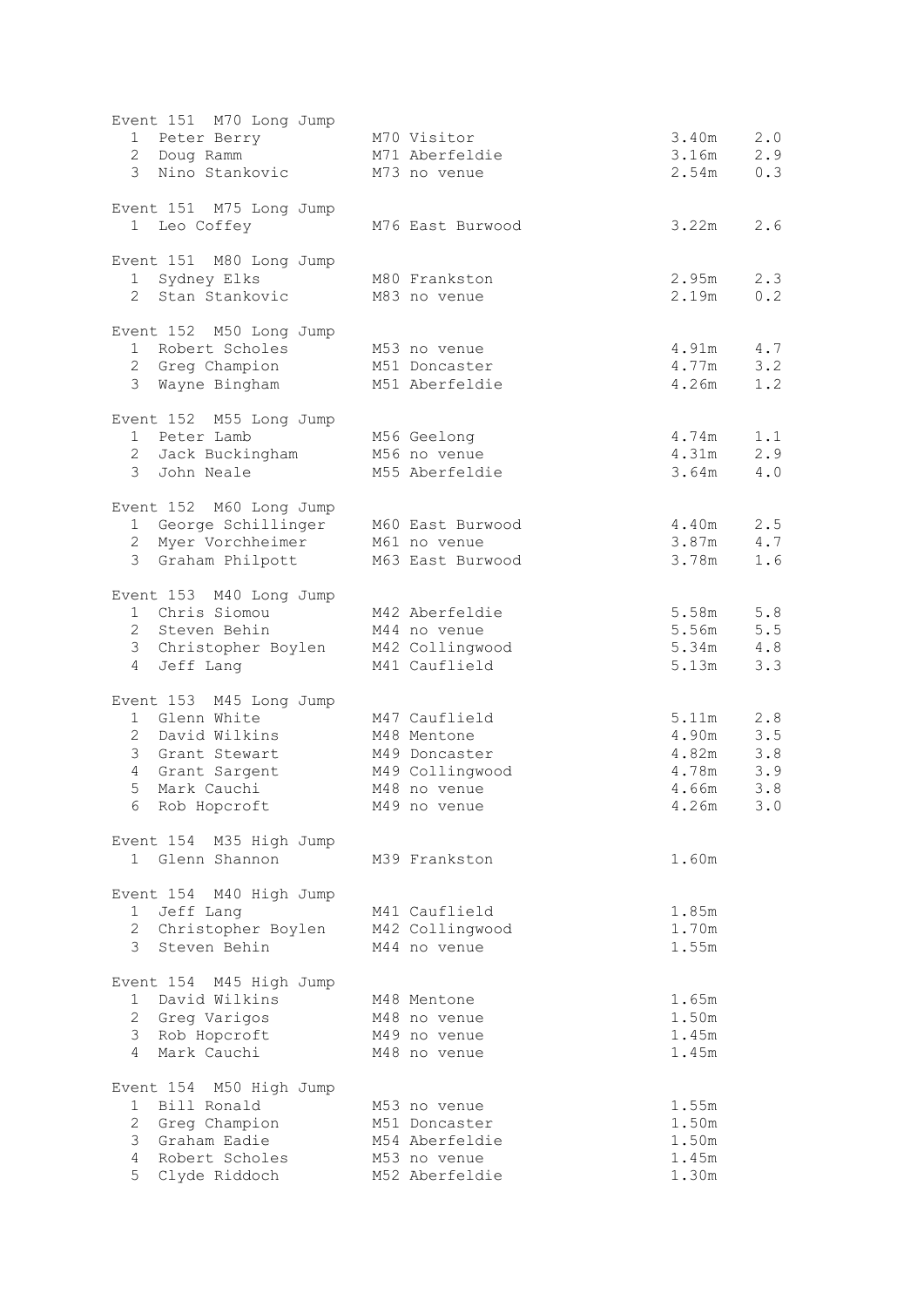| 6 Michael Cusack M54 no venue                                                                                                                                                                |                                                                                                               | 1.25m                                                                        |
|----------------------------------------------------------------------------------------------------------------------------------------------------------------------------------------------|---------------------------------------------------------------------------------------------------------------|------------------------------------------------------------------------------|
| Event 154 M55 High Jump<br>1 John Neale                                                                                                                                                      | M55 Aberfeldie                                                                                                | 1.35m                                                                        |
| Event 155 M60 High Jump<br>1 George Schillinger M60 East Burwood<br>2 Graham Philpott M63 East Burwood<br>3 Myer Vorchheimer                                                                 | M61 no venue                                                                                                  | 1.40m<br>1.30m<br>1.20m                                                      |
|                                                                                                                                                                                              |                                                                                                               |                                                                              |
| Event 155 M65 High Jump<br>1 Don Chambers<br>3 Allan Wood                                                                                                                                    | M68 Aberfeldie<br>M66 Aberfeldie<br>M68 Croydon                                                               | 1.25m<br>1.15m<br>1.10m                                                      |
| Event 155 M70 High Jump<br>1 Doug Ramm<br>2 Peter Berry                                                                                                                                      | M71 Aberfeldie<br>M70 Visitor                                                                                 | 1.20m<br>1.10m                                                               |
| Event 155 M75 High Jump<br>1 Gordon Gourlay M77 Mentone                                                                                                                                      |                                                                                                               | 1.25m                                                                        |
| Event 156 W40 High Jump<br>1 Jennifer Baldwin W40 no venue                                                                                                                                   |                                                                                                               | 1.40m                                                                        |
| Event 156 W45 High Jump<br>1 Christine Bridle M48 no venue<br>2 Susan Chapman M45 no venue<br>3 Chris Tew                                                                                    | W46 no venue                                                                                                  | 1.30m<br>1.25m<br>1.25m                                                      |
| Event 157 M40 Discus Throw<br>1 Andrew Stirling M41 no venue<br>2 Jeff Lang                                                                                                                  | M41 Cauflield                                                                                                 | 29.67m<br>20.40m                                                             |
| Event 157 M45 Discus Throw<br>1 Mark Cauchi M48 no venue<br>2 Rob Hopcroft M49 no venue                                                                                                      |                                                                                                               | 21.07m<br>18.55m                                                             |
| Event 157 M50 Discus Throw<br>1 Andrew Watts M50 Knox<br>2 Clyde Riddoch<br>3 Phil Curtain<br>4<br>Wayne Bingham<br>5<br>Tas Maniatakis<br>6 Ken Carter<br>7 Robert Scholes<br>8 Chris Brown | M52 Aberfeldie<br>M51 Coburg<br>M51 Aberfeldie<br>M52 Throwers<br>M53 Coburg<br>M53 no venue<br>M50 Cauflield | 29.72m<br>29.23m<br>25.11m<br>25.02m<br>24.73m<br>24.17m<br>23.83m<br>22.58m |
| Event 157 M55 Discus Throw<br>1 John Neale<br>2 Peter Young                                                                                                                                  | M55 Aberfeldie<br>M59 Doncaster                                                                               | 30.81m<br>30.58m                                                             |
| Event 158 W60 Discus Throw<br>1 Astrid Rose 62 Throwers                                                                                                                                      |                                                                                                               | 20.43m                                                                       |
| Event 158 W65 Discus Throw<br>1 Roberta Foster 5 67 no venue<br>2 Beverly Hugo 5 66 Mentone                                                                                                  |                                                                                                               | 16.91m<br>13.59m                                                             |
| Event 158 W70 Discus Throw<br>1 Val Worrell                                                                                                                                                  | W71 Throwers                                                                                                  | 19.03m                                                                       |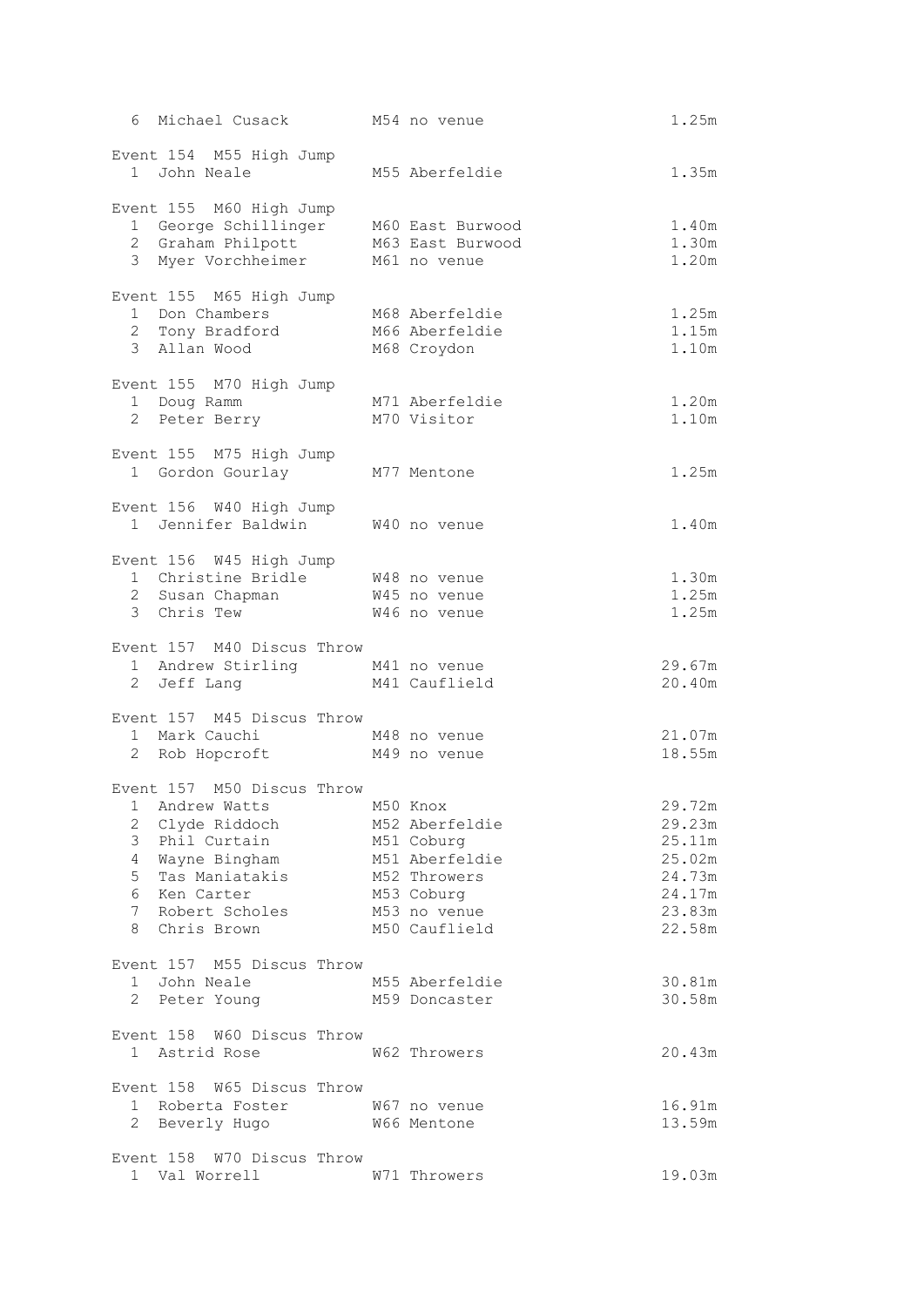| 2 Diana Kendall                 | 3 Tina Baarslag-Leb W72 Croydon                                    | W70 no venue             | 15.66m<br>13.41m |
|---------------------------------|--------------------------------------------------------------------|--------------------------|------------------|
|                                 | Event 158 W80 Discus Throw<br>1 Gwen Davidson M83 East Burwood     |                          | 16.21m           |
|                                 | Event 159 W50 Discus Throw<br>1 Kris Bowles                        | W54 no venue             | 19.65m           |
|                                 | Event 159 W55 Discus Throw                                         |                          |                  |
|                                 | 1 Christine Schultz M55 Throwers                                   |                          | 30.29m           |
| 2 Judy Coram                    |                                                                    | W56 Throwers             | 20.63m<br>16.71m |
|                                 | 3 Helen Steadman M57 Aberfeldie<br>4 Lorraine Mussett M57 Throwers |                          | 14.42m           |
|                                 | Event 160 W40 Discus Throw                                         |                          |                  |
| 1 Judy Pfanner                  |                                                                    | W40 Throwers             | 35.98m           |
|                                 | 2 Sandra Howorth W43 Throwers                                      |                          | 25.68m           |
|                                 | 3 Jennifer Baldwin W40 no venue                                    |                          | 25.58m<br>22.24m |
|                                 | 4 Linda Buttigieg 641 no venue                                     |                          |                  |
|                                 | Event 160 W45 Discus Throw                                         |                          |                  |
| 1 Chris Tew<br>2 Cathy McDonald |                                                                    | W46 no venue             | 25.40m           |
| 3 Susan Chapman                 |                                                                    | W47 Knox<br>W45 no venue | 20.90m<br>19.69m |
| 4                               | Christine Bridle                                                   | W48 no venue             | 18.47m           |
|                                 |                                                                    |                          |                  |
|                                 | Event 161 M60 Discus Throw                                         |                          |                  |
| 1 Graeme Rose                   |                                                                    | M62 Throwers             | 40.73m           |
| 2 John Reynolds                 |                                                                    | M61 Throwers             | 34.04m           |
| 3 Ray Mooney                    |                                                                    | M61 no venue             | 32.85m           |
|                                 | 4 Errol Amerasekera<br>5 Neville Gardner                           | M62 no venue             | 29.53m           |
|                                 |                                                                    | M62 Croydon              | 27.89m           |
| 6<br>David Wookey               |                                                                    | M62 Throwers             | 25.64m           |
| Event 161                       | M65 Discus Throw                                                   |                          |                  |
|                                 | 1 George Knight                                                    | M69 Throwers             | 25.64m           |
|                                 | 2 Tony Bradford M66 Aberfeldie                                     |                          | 23.63m           |
|                                 | 3 George Christodoulou M66 Cauflield                               |                          | 22.75m           |
|                                 | 4 Don Chambers M68 Aberfeldie                                      |                          | 22.61m           |
| 5 Allan Wood                    |                                                                    | M68 Croydon              | 17.47m           |
|                                 | Event 162 M70 Discus Throw                                         |                          |                  |
| Wim Van Weenen<br>1             |                                                                    | M74 Throwers             | 28.40m           |
| $\mathbf{2}$                    | Lawrence Kendall                                                   | M73 no venue             | 21.34m           |
| 3 Nino Stankovic                |                                                                    | M73 no venue             | 20.01m           |
| 4 George Simons                 |                                                                    | M70 Croydon              | 19.88m           |
| 5 Barry Zeitzen                 |                                                                    | M72 Frankston            | 11.78m           |
|                                 | Event 162 M75 Discus Throw                                         |                          |                  |
| 1 Harry Wynhoven                |                                                                    | M76 Cauflield            | 26.49m           |
| $\overline{2}$                  | Alexander Harris                                                   | M76 Geelong              | 22.32m           |
| 3 Milton Ballantyne             |                                                                    | M77 Cauflield            | 21.48m           |
| 4 Colin Murraylee               |                                                                    | M77 no venue             | 19.30m           |
| 5<br>Jim Davy                   |                                                                    | M76 no venue             | 16.13m           |
|                                 | Event 162 M80 Discus Throw                                         |                          |                  |
| 1 Stan Stankovic                |                                                                    | M83 no venue             | 20.77m           |
|                                 | Event 162 M90 Discus Throw                                         |                          |                  |
| 1 Andy Smith                    |                                                                    | M91 Cauflield            | 3.80m            |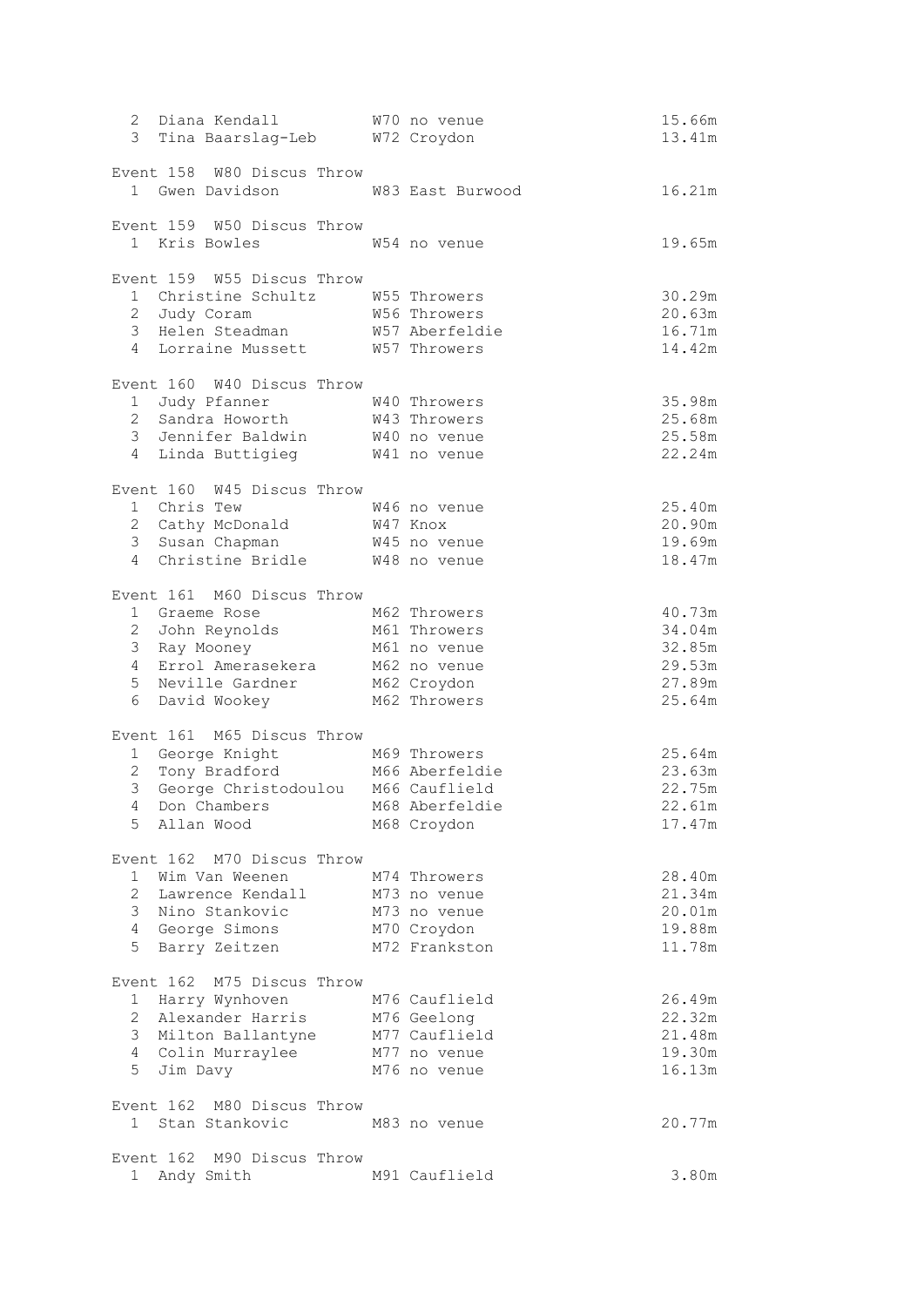| Event 163 M60 Hammer Throw                                    |                |        |
|---------------------------------------------------------------|----------------|--------|
| 1 Graeme Rose                                                 | M62 Throwers   | 43.88m |
| 2 John Reynolds M61 Throwers                                  |                | 36.44m |
| 3 <sup>7</sup><br>David Wookey                                | M62 Throwers   | 29.58m |
| Myer Vorchheimer M61 no venue<br>$\overline{4}$               |                | 22.14m |
|                                                               |                |        |
| Event 163 M65 Hammer Throw                                    |                |        |
|                                                               |                | 34.05m |
| 1 Ken Priestley M67 Mentone<br>2 George Knight M69 Throwers   |                | 31.83m |
| 3 George Christodoulou M66 Cauflield                          |                | 22.87m |
| 4 Don Chambers                                                | M68 Aberfeldie | 22.50m |
|                                                               |                |        |
| Event 164 W40 Hammer Throw                                    |                |        |
| 1 Sandra Howorth W43 Throwers                                 |                | 31.92m |
| 2 Linda Buttigieg M41 no venue                                |                | 24.56m |
|                                                               |                |        |
| Event 164 W45 Hammer Throw                                    |                |        |
| 1 Chris Tew                                                   | W46 no venue   | 22.22m |
|                                                               |                |        |
| Event 164 W50 Hammer Throw                                    |                |        |
| 1 Christine Schultz M55 Throwers                              |                | 31.53m |
| 2 Judy Coram                                                  | W56 Throwers   | 28.49m |
| 3 Kris Bowles                                                 | W54 no venue   | 27.42m |
| 4 Sharon Reynolds W58 Throwers                                |                | 22.62m |
| 5 Lorraine Mussett M57 Throwers                               |                | 19.19m |
|                                                               |                |        |
| Event 165 M70 Hammer Throw                                    |                |        |
| 1 Wim Van Weenen M74 Throwers                                 |                | 43.14m |
| 2 Lawrence Kendall M73 no venue                               |                | 22.83m |
| 3 Nino Stankovic M73 no venue                                 |                | 20.41m |
|                                                               |                |        |
| Event 165 M75 Hammer Throw                                    |                |        |
| 1 Harry Wynhoven                                              | M76 Cauflield  | 31.37m |
| 2 Colin Murraylee                                             | M77 no venue   | 28.37m |
| 3 Harry Staecker                                              | M75 Cauflield  | 27.15m |
|                                                               |                | 24.57m |
| 4 Milton Ballantyne<br>5 Jim Davy<br>5 Jim Davy<br>5 Jim Davy |                | 20.54m |
|                                                               |                |        |
| Event 165 M80 Hammer Throw                                    |                |        |
| 1 Stan Stankovic                                              | M83 no venue   | 22.70m |
|                                                               |                |        |
| Event 166 M40 Hammer Throw                                    |                |        |
| 1 Andrew Stirling M41 no venue                                |                | 32.98m |
|                                                               |                |        |
| Event 166 M50 Hammer Throw                                    |                |        |
|                                                               |                | 21.64m |
| 1 Clyde Riddoch M52 Aberfeldie<br>2 Ken Carter M53 Coburg     |                | 21.31m |
| 3 Tas Maniatakis M52 Throwers                                 |                | 19.68m |
|                                                               |                |        |
| Event 166 M55 Hammer Throw                                    |                |        |
| 1 John Neale                                                  | M55 Aberfeldie | 29.46m |
|                                                               |                |        |
| Event 167 W60 Hammer Throw                                    |                |        |
| 1 Astrid Rose                                                 | W62 Throwers   | 28.08m |
|                                                               |                |        |
| Event 167 W65 Hammer Throw                                    |                |        |
| 1 Roberta Foster W67 no venue                                 |                | 18.48m |
| 2 Beverly Hugo W66 Mentone                                    |                | 15.73m |
|                                                               |                |        |
| Event 167 W70 Hammer Throw                                    |                |        |
|                                                               |                |        |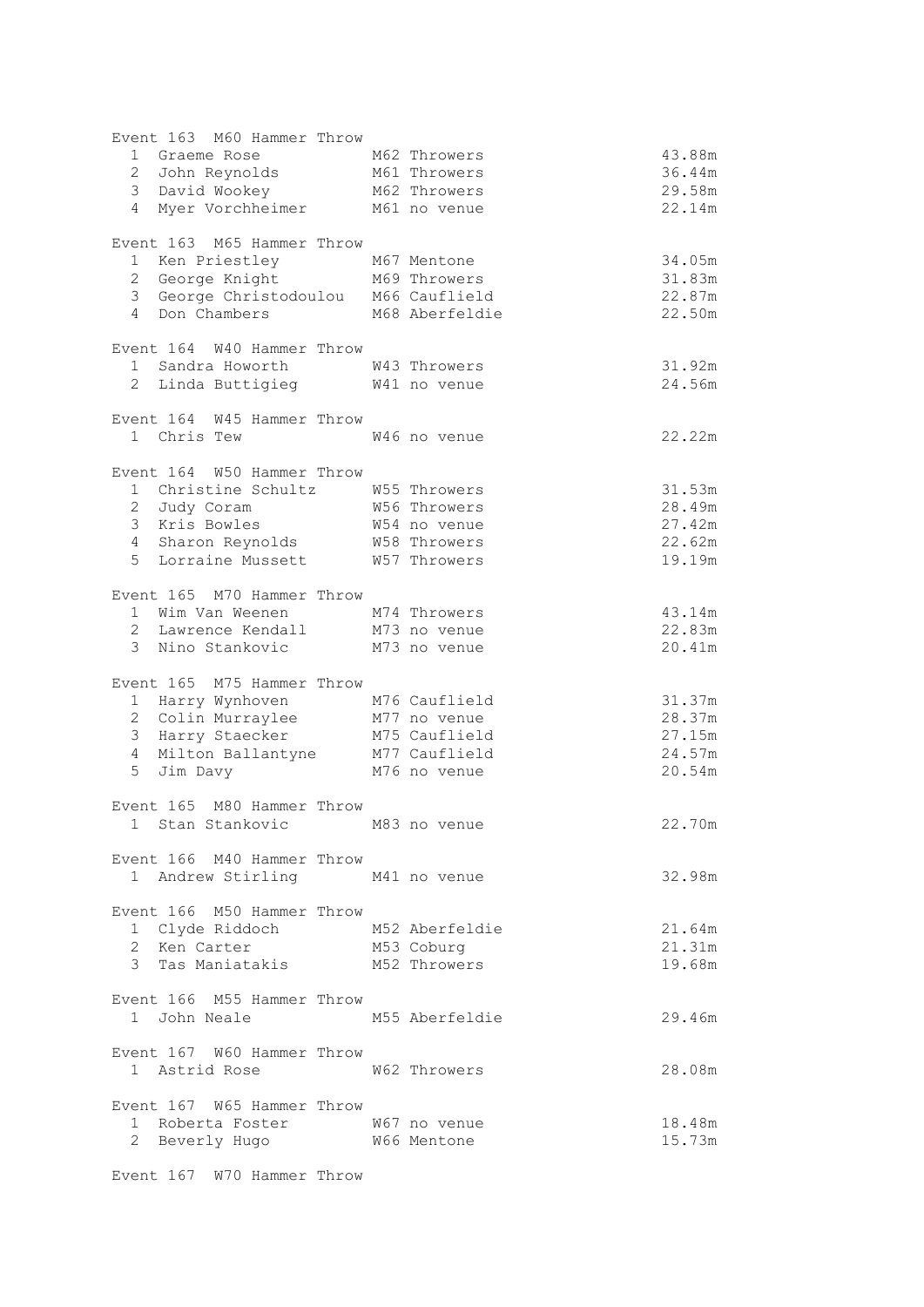|                                                                                                                                |                                                                                                                                  | 24.96m  |     |
|--------------------------------------------------------------------------------------------------------------------------------|----------------------------------------------------------------------------------------------------------------------------------|---------|-----|
|                                                                                                                                |                                                                                                                                  | 15.35m  |     |
|                                                                                                                                |                                                                                                                                  | 14.95m  |     |
| Event 167 W80 Hammer Throw                                                                                                     |                                                                                                                                  |         |     |
| 1 Gwen Davidson M83 East Burwood                                                                                               |                                                                                                                                  | 21.31m  |     |
|                                                                                                                                |                                                                                                                                  |         |     |
| Event 201 M40 400 Metre Hurdles                                                                                                |                                                                                                                                  |         |     |
| 1 Christopher Boylen M42 Collingwood                                                                                           |                                                                                                                                  | 1:06.13 |     |
| 2 Scott Chamberlain M41 Doncaster                                                                                              | $1:08.43$<br>$1:12.52$                                                                                                           |         |     |
| 3 Keith Hyndes M40 Aberfeldie                                                                                                  |                                                                                                                                  | 1:12.52 |     |
| Event 202 M45 400 Metre Hurdles                                                                                                |                                                                                                                                  |         |     |
|                                                                                                                                |                                                                                                                                  |         |     |
|                                                                                                                                | 1 Glenn White M47 Cauflield 1:07.20<br>2 Mark Cauchi M48 no venue 1:18.61                                                        |         |     |
|                                                                                                                                |                                                                                                                                  |         |     |
| Event 203 W40 400 Metre Hurdles                                                                                                |                                                                                                                                  |         |     |
| 1 Jennifer Baldwin W40 no venue                                                                                                |                                                                                                                                  | 1:19.99 |     |
| Event 204 M50 400 Metre Hurdles                                                                                                |                                                                                                                                  |         |     |
| 1 Freddy Rademaker M53 Coburg<br>2 Greg Champion M51 Doncaster<br>3 Michael Cusack M54 no venue<br>4 John Browne M54 Doncaster |                                                                                                                                  | 1:11.55 |     |
|                                                                                                                                |                                                                                                                                  | 1:13.34 |     |
|                                                                                                                                |                                                                                                                                  | 1:16.60 |     |
|                                                                                                                                |                                                                                                                                  | 1:21.93 |     |
|                                                                                                                                |                                                                                                                                  |         |     |
| Event 205 M55 300 Metre Hurdles                                                                                                |                                                                                                                                  |         |     |
| 1 Graham Ford M56 Doncaster                                                                                                    |                                                                                                                                  | 49.00   |     |
| 2 John Neale M55 Aberfeldie                                                                                                    |                                                                                                                                  | 58.50   |     |
| Event 206 W45 300 Metre Hurdles                                                                                                |                                                                                                                                  |         |     |
|                                                                                                                                |                                                                                                                                  | 50.00   |     |
| 1 Joanne Russell 1 1 W49 no venue<br>2 Christine Bridle 1 W48 no venue                                                         |                                                                                                                                  | 55.90   |     |
|                                                                                                                                |                                                                                                                                  |         |     |
| Event 207 M65 300 Metre Hurdles                                                                                                |                                                                                                                                  |         |     |
|                                                                                                                                |                                                                                                                                  |         |     |
|                                                                                                                                | 1 Don Chambers M68 Aberfeldie 55.40<br>2 Mike Hall M67 Springvale Noble Park 56.40<br>3 Max Brook M69 Southern Peninsula 1:08.30 |         |     |
|                                                                                                                                |                                                                                                                                  |         |     |
| Event 208 M70 300 Metre Hurdles                                                                                                |                                                                                                                                  |         |     |
|                                                                                                                                |                                                                                                                                  | 1:01.10 |     |
|                                                                                                                                | 1 Roy Cunliffe M71 Geelong<br>2 Peter Berry M70 Visitor                                                                          | 1:04.70 |     |
| 3 Doug Ramm                                                                                                                    | y<br>M70 Visitor<br>M71 Aberfeldie                                                                                               | 1:14.20 |     |
|                                                                                                                                |                                                                                                                                  |         |     |
| Event 209 W50 300 Metre Hurdles<br>1 Margaret Tweedie 6 W51 Doncaster                                                          |                                                                                                                                  | 50.80   |     |
|                                                                                                                                |                                                                                                                                  |         |     |
| Event 210 M75 200 Metre Hurdles                                                                                                |                                                                                                                                  |         |     |
| 1 Gordon Gourlay M77 Mentone                                                                                                   |                                                                                                                                  | 45.60   | NWI |
|                                                                                                                                |                                                                                                                                  |         |     |
| Event 210 M80 200 Metre Hurdles                                                                                                |                                                                                                                                  |         |     |
| 1 Sydney Elks M80 Frankston                                                                                                    |                                                                                                                                  | 48.70   | NWI |
| Event 211 W70 200 Metre Hurdles                                                                                                |                                                                                                                                  |         |     |
| 1 Anna Zeitzen M73 Frankston                                                                                                   |                                                                                                                                  | 1:06.20 | NWI |
|                                                                                                                                |                                                                                                                                  |         |     |
| Event 212 M45 1500 Metre Race Walk                                                                                             |                                                                                                                                  |         |     |
| 1 Mark Donahoo M47 Aberfeldie<br>2 David Wilkins M48 Mentone                                                                   |                                                                                                                                  | 6:24.90 |     |
|                                                                                                                                |                                                                                                                                  | 9:26.50 |     |
| Event 212 M50 1500 Metre Race Walk                                                                                             |                                                                                                                                  |         |     |
| 1 Colin Heywood M51 Collingwood                                                                                                |                                                                                                                                  | 7:00.70 |     |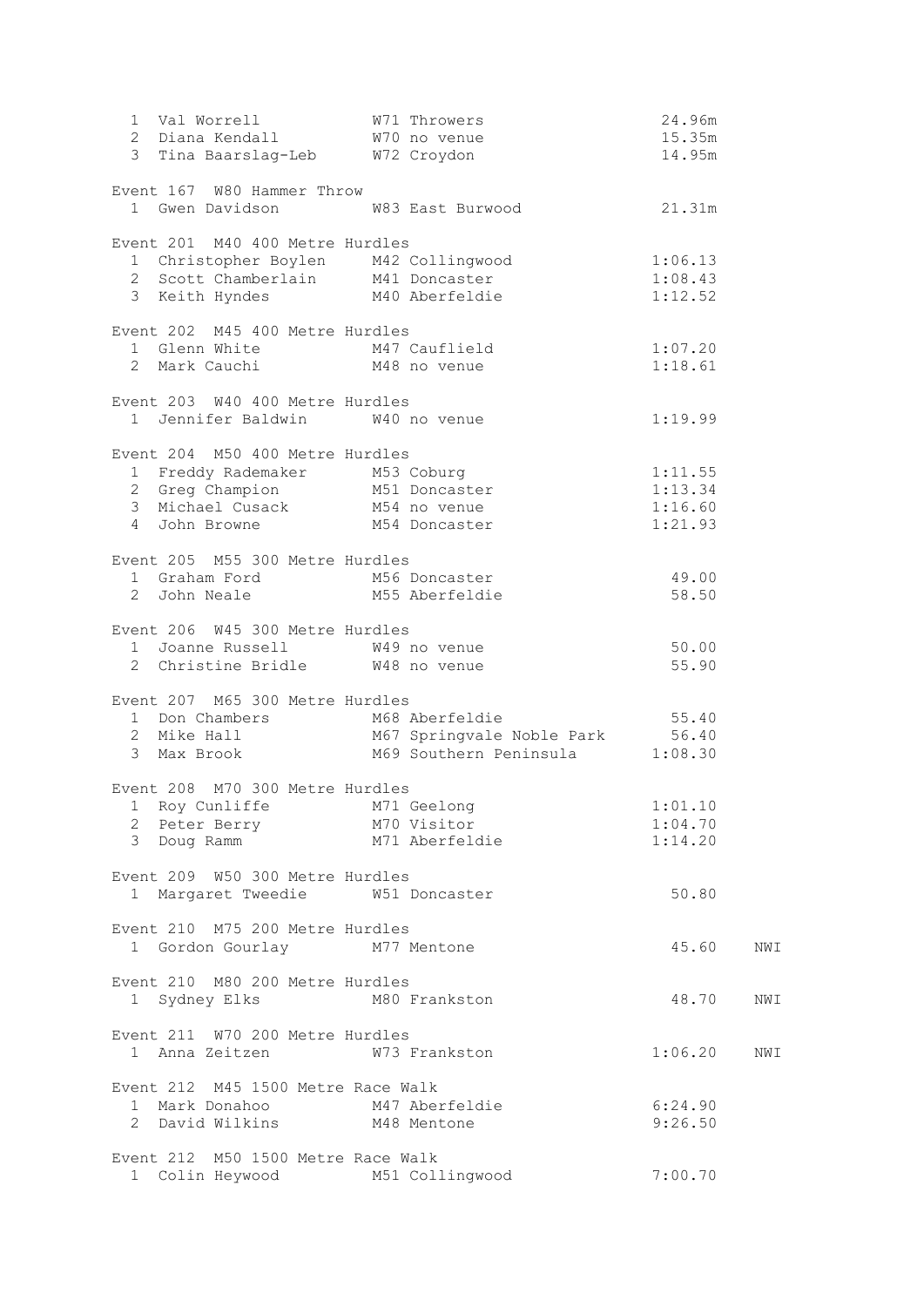| 2 Clyde Riddoch 152 Aberfeld<br>3 Frank Prowse 154 Doncaste<br>4 Ian Cassell 152 Mentone | M52 Aberfeldie                                                                                                                                                                                                                 | 7:06.30  |
|------------------------------------------------------------------------------------------|--------------------------------------------------------------------------------------------------------------------------------------------------------------------------------------------------------------------------------|----------|
|                                                                                          | M54 Doncaster                                                                                                                                                                                                                  | 7:59.10  |
|                                                                                          |                                                                                                                                                                                                                                | 8:56.00  |
| Event 212 M55 1500 Metre Race Walk                                                       |                                                                                                                                                                                                                                |          |
|                                                                                          |                                                                                                                                                                                                                                | 7:39.10  |
| 1 Alan Lucas             M58 Croydon<br>2 Graeme Davis         M56 Cauflield             |                                                                                                                                                                                                                                | 7:49.90  |
| 3 Geoff Barrow M57 Mentone                                                               |                                                                                                                                                                                                                                | 8:07.20  |
|                                                                                          |                                                                                                                                                                                                                                |          |
| Event 212 M60 1500 Metre Race Walk                                                       |                                                                                                                                                                                                                                |          |
| 1 Russ Dickenson M60 Croydon<br>2 Ron Bilston M62 Cauflield                              |                                                                                                                                                                                                                                | 7:28.90  |
|                                                                                          |                                                                                                                                                                                                                                | 9:06.90  |
| Event 212 M65 1500 Metre Race Walk                                                       |                                                                                                                                                                                                                                |          |
|                                                                                          |                                                                                                                                                                                                                                |          |
|                                                                                          | 1 Tony Johnson M65 Springvale Noble Park 7:52.30<br>2 Murray Dickinson M67 Collingwood 7:56.30                                                                                                                                 |          |
|                                                                                          |                                                                                                                                                                                                                                | 8:04.10  |
|                                                                                          |                                                                                                                                                                                                                                | 8:45.90  |
| 3 John Morrison<br>4 Geoff Major M69 no venue<br>5 Barrie Wicks M65 Croydon              |                                                                                                                                                                                                                                | 9:34.60  |
|                                                                                          |                                                                                                                                                                                                                                |          |
| Event 212 M70 1500 Metre Race Walk                                                       |                                                                                                                                                                                                                                |          |
| 1 Ken Walters M73 Croydon                                                                |                                                                                                                                                                                                                                | 9:51.10  |
| 2 Colin Silcock-Delaney M73 Geelong                                                      |                                                                                                                                                                                                                                | 10:56.60 |
| 3 Ian Beaumont M70 Mentone                                                               |                                                                                                                                                                                                                                | 11:10.70 |
| --- Gordon Onley M71 Collingwood                                                         |                                                                                                                                                                                                                                | DQ       |
| Event 213 W30 800 Metre Run                                                              |                                                                                                                                                                                                                                |          |
| 1 Jillian Cole M34 no venue                                                              |                                                                                                                                                                                                                                | 3:01.38  |
|                                                                                          |                                                                                                                                                                                                                                |          |
| Event 213 W35 800 Metre Run                                                              |                                                                                                                                                                                                                                |          |
| 1 Sharyn Hunter W37 Knox                                                                 |                                                                                                                                                                                                                                | 2:47.05  |
| 2 Jodi Chandler M37 Doncaster                                                            |                                                                                                                                                                                                                                | 2:52.23  |
| Event 213 W40 800 Metre Run                                                              |                                                                                                                                                                                                                                |          |
|                                                                                          |                                                                                                                                                                                                                                | 2:34.05  |
| 1 Laura Campbell 1 1 M44 no venue<br>2 Pauline Allan 1 M44 Cauflield                     |                                                                                                                                                                                                                                | 2:40.56  |
|                                                                                          |                                                                                                                                                                                                                                |          |
| Event 213 W45 800 Metre Run                                                              |                                                                                                                                                                                                                                |          |
| 1 Cathy McDonald W47 Knox                                                                |                                                                                                                                                                                                                                | 2:45.92  |
| 2 Susan Chapman M45 no venue                                                             |                                                                                                                                                                                                                                | 2:58.92  |
|                                                                                          |                                                                                                                                                                                                                                |          |
| Event 213 W50 800 Metre Run                                                              |                                                                                                                                                                                                                                |          |
| 1 Carolyn Dickson M54 Croydon                                                            |                                                                                                                                                                                                                                | 3:04.03  |
| 2 Marg MacLean M52 Knox                                                                  |                                                                                                                                                                                                                                | 3:27.67  |
| Event 213 W55 800 Metre Run                                                              |                                                                                                                                                                                                                                |          |
|                                                                                          |                                                                                                                                                                                                                                | 2:37.21  |
|                                                                                          |                                                                                                                                                                                                                                | 3:08.21  |
|                                                                                          |                                                                                                                                                                                                                                | 4:05.76  |
|                                                                                          | Example 2 and the U.S. Compared to the U.S. Marginson of the U.S. Marginson of the U.S. Marginson of the U.S. Marginson of the U.S. Marginson of the U.S. Marginson of the U.S. Marginson of the U.S. Marginson of the U.S. Ma |          |
| Event 213 W60 800 Metre Run                                                              |                                                                                                                                                                                                                                |          |
| 1 Vicki Thompson M60 no venue                                                            |                                                                                                                                                                                                                                | 4:23.03  |
|                                                                                          |                                                                                                                                                                                                                                |          |
| Event 213 W70 800 Metre Run                                                              |                                                                                                                                                                                                                                |          |
| 1 Diana Kendall 1 670 no venue<br>2 Pam Mews 1 671 Mentone                               |                                                                                                                                                                                                                                | 3:53.30  |
| 2 Pam Mews                                                                               |                                                                                                                                                                                                                                | 5:12.14  |
| Event 213 W85 800 Metre Run                                                              |                                                                                                                                                                                                                                |          |
| 1 Margaret Prowse W85 Doncaster                                                          |                                                                                                                                                                                                                                | 6:56.78  |
|                                                                                          |                                                                                                                                                                                                                                |          |
| Event 214 M35 800 Metre Run                                                              |                                                                                                                                                                                                                                |          |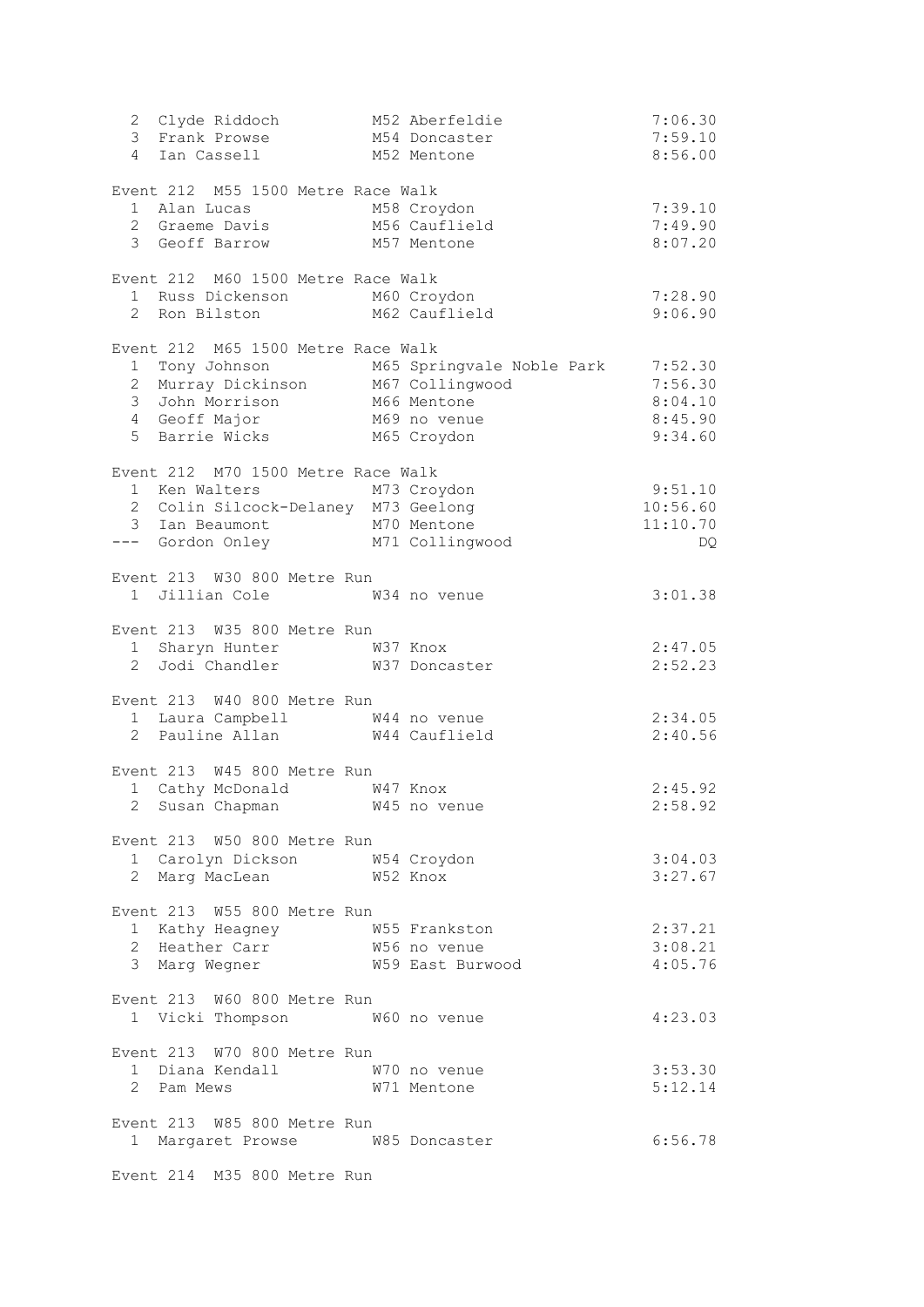| 1 Stuart Macaulay M39 Aberfeldie                  |                                                                 | 2:17.16 |
|---------------------------------------------------|-----------------------------------------------------------------|---------|
| Event 214 M40 800 Metre Run                       |                                                                 |         |
| 1 Robert McCubbin                                 | M43 Aberfeldie                                                  | 1:56.54 |
| $\overline{2}$<br>Trevor McCann                   | M40 Mentone                                                     | 2:08.66 |
| 3 Christopher Boylen M42 Collingwood              |                                                                 | 2:13.08 |
| 4 Scott Lawrence M44 Collingwood                  |                                                                 | 2:13.91 |
| 5 <sup>1</sup><br>Alan Jenkins                    | M44 Geelong                                                     | 2:25.60 |
| Event 214 M45 800 Metre Run                       |                                                                 |         |
| 1 Mark Crawford                                   | M47 Doncaster                                                   | 2:12.32 |
| $\mathbf{2}$<br>Leigh Kendall                     | M48 no venue                                                    | 3:45.42 |
| Event 214 M50 800 Metre Run                       |                                                                 |         |
| 1 Terry Hicks                                     | M51 no venue                                                    | 2:05.72 |
| 2 Colin Page                                      | M52 Croydon                                                     | 2:16.29 |
| Ashley Ryan<br>3                                  | M51 East Burwood                                                | 2:17.59 |
| 4 Frank Prowse                                    | M54 Doncaster                                                   | 2:32.30 |
| 5 Freddy Rademaker                                | M53 Coburg                                                      | 2:33.98 |
| Event 215 M55 800 Metre Run                       |                                                                 |         |
| 1 Peter Lamb                                      | M56 Geelong                                                     | 2:20.70 |
| 2 Alan Bennie                                     | M59 Springvale Noble Park                                       | 2:34.30 |
| 3 John Moore                                      | M55 Mentone                                                     | 2:40.80 |
| Event 215 M60 800 Metre Run                       |                                                                 |         |
| 1 George Rennie                                   | M64 Collingwood                                                 | 2:31.60 |
| $\mathbf{2}$<br>Wayne Fitzsimmons M61 Collingwood |                                                                 | 2:36.20 |
| 3 Graham Philpott                                 | M63 East Burwood                                                | 2:39.30 |
| $\overline{4}$<br>Rob Waters                      | M60 Aberfeldie                                                  | 2:48.30 |
| 5<br>Bob Power                                    | M63 Cauflield                                                   | 2:54.50 |
| Event 216 M65 800 Metre Run                       |                                                                 |         |
| 1 Russell Oakley                                  | M66 Croydon                                                     | 2:41.30 |
| 2 Ray O'Connor                                    | M68 Frankston                                                   | 2:44.67 |
| 3<br>Paul Mullins                                 | M65 Springvale Noble Park 2:45.80                               |         |
| 4 Con Matthews                                    | M69 Doncaster                                                   | 2:48.73 |
| 5<br>Max Brook                                    | M69 Southern Peninsula                                          | 2:54.42 |
| 6<br>Gerry Robinson                               | M67 Croydon                                                     | 2:55.44 |
| Event 216 M70 800 Metre Run                       |                                                                 |         |
|                                                   |                                                                 | 2:57.39 |
|                                                   | 1 John Howes<br>2 Don McLean M72 East Burwood                   | 3:03.74 |
| 3 Chas McRae M73 Knox                             |                                                                 | 3:22.47 |
|                                                   | 3 Chas McRae<br>4 Edmund Stack M71 East Burwood<br>1473 Coolong | 3:32.86 |
|                                                   |                                                                 |         |
| 5 Colin Silcock-Delaney M73 Geelong               |                                                                 | 4:43.35 |
| Event 216 M75 800 Metre Run                       |                                                                 |         |
| 1 Bob Lewis                                       | M78 East Burwood                                                | 3:05.13 |
| Event 216 M80 800 Metre Run                       |                                                                 |         |
| 1 Mike Johnstone M84 Mentone                      |                                                                 | 3:43.57 |
| Event 217 W30 1500 Metre Race Walk                |                                                                 |         |
| 1 Kylie Irshad M34 Croydon                        |                                                                 | 6:58.43 |
| 2 Jillian Cole 6734 no venue                      |                                                                 | 9:50.00 |
|                                                   |                                                                 |         |
| Event 217 W40 1500 Metre Race Walk                |                                                                 |         |
| 1 Annette Major 6743 no venue                     |                                                                 | 6:59.78 |
|                                                   |                                                                 |         |
| Event 217 W45 1500 Metre Race Walk                |                                                                 |         |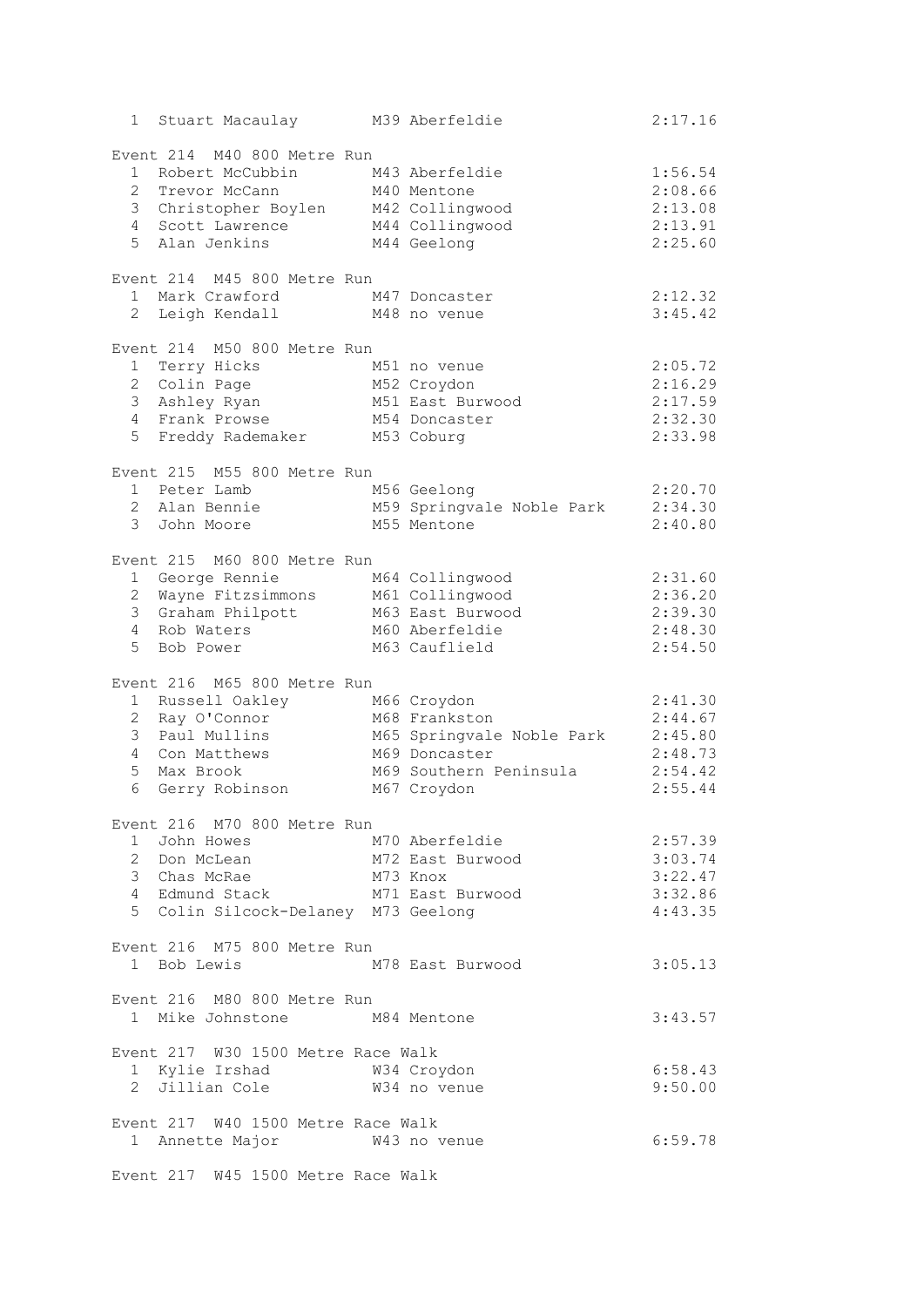| 1 Carmel Drennan M46 Aberfeldie                                                                     |                                                   | 7:37.92            |            |
|-----------------------------------------------------------------------------------------------------|---------------------------------------------------|--------------------|------------|
| 2 Pam Tindal W46 Croydon                                                                            |                                                   | 7:57.12<br>9:44.00 |            |
| 3 Lynette Pimm W45 no venue                                                                         |                                                   |                    |            |
| Event 217 W50 1500 Metre Race Walk                                                                  |                                                   |                    |            |
| 1 Alison Thompson M53 Croydon                                                                       |                                                   | 7:25.25            |            |
| 2 Janet Holmes M52 Cauflield                                                                        |                                                   | 7:57.76            |            |
|                                                                                                     |                                                   |                    |            |
| Event 217 W55 1500 Metre Race Walk                                                                  |                                                   | 7:17.92            |            |
| 1 Heather Carr 56 no venue<br>2 Liz Feldman 57 Croydon<br>2 Liz Feldman 57 Croydon                  |                                                   | 8:06.28            |            |
|                                                                                                     | 3 Celia Johnson M58 Springvale Noble Park 9:10.88 |                    |            |
|                                                                                                     |                                                   |                    |            |
| Event 217 W60 1500 Metre Race Walk<br>1 Gwen Steed                                                  | W63 Mentone                                       | 8:27.92            |            |
| 2 Slyvia Machin M64 Mentone                                                                         |                                                   |                    |            |
| 3 Heidi Engel                                                                                       | $9:13.44$<br>$12:18.96$<br>W63 Mentone            |                    |            |
|                                                                                                     |                                                   |                    |            |
| Event 217 W65 1500 Metre Race Walk                                                                  |                                                   |                    |            |
| 1 Brenda Riley 1 1 M66 Geelong<br>2 Margaret Beaumont 1 M68 Mentone<br>3 Beverly Hugo 1 M66 Mentone |                                                   | 7:54.90            |            |
|                                                                                                     |                                                   | 9:57.58            |            |
|                                                                                                     |                                                   | 11:02.57           |            |
| Event 217 W70 1500 Metre Race Walk                                                                  |                                                   |                    |            |
| 1 Tina Baarslag-Leb W72 Croydon                                                                     |                                                   | 10:57.48           |            |
|                                                                                                     | 2 Shirley Coppock W70 East Burwood 11:49.36       |                    |            |
| 3 Pam Mews                                                                                          | W71 Mentone                                       | 14:03.86           |            |
|                                                                                                     |                                                   |                    |            |
| Event 217 W75 1500 Metre Race Walk<br>1 Jean Knox                                                   | W79 Geelong                                       | 11:03.97           |            |
|                                                                                                     |                                                   |                    |            |
| Event 218 M75 1500 Metre Race Walk                                                                  |                                                   |                    |            |
| 1 Gordon Gourlay 177 Mentone<br>2 David McNair 175 no venue                                         |                                                   | 10:45.88           |            |
|                                                                                                     |                                                   | 10:48.15           |            |
| 3 Kees Zwynenburg M77 Frankston                                                                     |                                                   | 11:20.11           |            |
| Event 218 M80 1500 Metre Race Walk                                                                  |                                                   |                    |            |
| 1 Victor Harley M80 Cauflield                                                                       |                                                   | 13:12.36           |            |
|                                                                                                     |                                                   |                    |            |
| Event 219 M40 200 Metre Sprint                                                                      |                                                   |                    |            |
| 1 Chris Siomou                                                                                      | M42 Aberfeldie                                    | 24.90              | NWI        |
| 2 Gary Hennessy M43 Coburg                                                                          |                                                   | 25.60              | NWI        |
| 3 Scott Chamberlain M41 Doncaster<br>4 Cameron McDonald M41 Aberfeldie                              |                                                   | 27.00<br>27.70     | NWI<br>NWI |
| 5 Keith Hyndes                                                                                      | M40 Aberfeldie                                    | 28.50              | NWI        |
|                                                                                                     |                                                   |                    |            |
| Event 220 M35 200 Metre Sprint                                                                      |                                                   |                    |            |
| 1 Matthew Scholes M36 Doncaster                                                                     |                                                   | 26.00              | NWI        |
|                                                                                                     |                                                   |                    |            |
| Event 221 M45 200 Metre Sprint<br>1 John Schuijers M45 Collingwood                                  |                                                   | 26.20              | NWI        |
| 2 Mark Crawford M47 Doncaster                                                                       |                                                   | 26.30              | NWI        |
| 3 Grant Stewart M49 Doncaster                                                                       |                                                   | 29.00              | NWI        |
|                                                                                                     |                                                   |                    |            |
| Event 222 M50 200 Metre Sprint                                                                      |                                                   |                    |            |
| Preliminaries                                                                                       |                                                   |                    |            |
| 1 Paul Turner<br>$\mathbf{1}$                                                                       | M52 Geelong                                       | 26.90Q             | NWI        |
| 1 Terry Hicks                                                                                       | M51 no venue                                      | 26.90Q             | NWI        |
| 2                                                                                                   |                                                   |                    |            |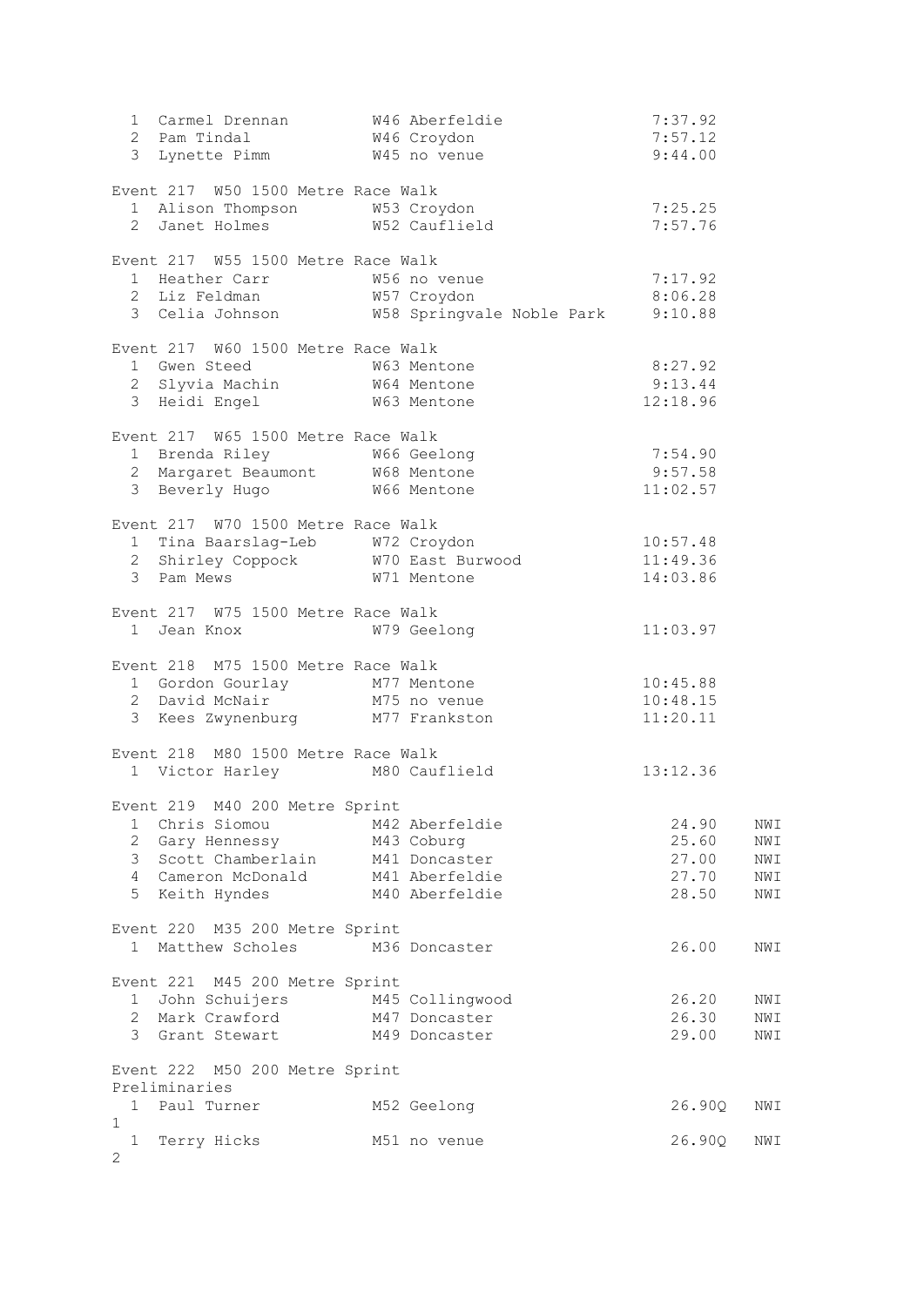|                              | 3              | Andrew Watts                                                  | M50 Knox         | 27.20Q | NWI |
|------------------------------|----------------|---------------------------------------------------------------|------------------|--------|-----|
| $\mathbf{1}$<br>$\mathbf{2}$ | 4              | Wayne Bingham                                                 | M51 Aberfeldie   | 28.00Q | NWI |
| $\mathbf{2}$                 | 5              | Don Martin                                                    | M53 no venue     | 28.10Q | NWI |
| $\mathbf 1$                  | 6              | Freddy Rademaker                                              | M53 Coburg       | 30.30Q | NWI |
| $\mathbf{2}$                 | 7              | Chris Brown                                                   | M50 Cauflield    | 28.20q | NWI |
| $\mathbf{2}$                 | $\,8\,$        | Ashley Ryan                                                   | M51 East Burwood | 28.90q | NWI |
| $\mathbf{2}$                 | $\mathsf 9$    | John Browne                                                   | M54 Doncaster    | 29.20  | NWI |
| 10<br>$\mathbf{1}$           |                | Joseph Dilworth                                               | M54 Aberfeldie   | 31.30  | NWI |
| 11<br>2                      |                | Ken Carter                                                    | M53 Coburg       | 37.20  | NWI |
|                              |                | Event 222 M50 200 Metre Sprint                                |                  |        |     |
| Finals                       |                |                                                               |                  |        |     |
|                              |                | 1 Terry Hicks                                                 | M51 no venue     | 25.80  | NWI |
|                              | $\mathbf{2}$   | Paul Turner                                                   | M52 Geelong      | 25.90  | NWI |
|                              |                | 3 Andrew Watts                                                | M50 Knox         | 26.00  | NWI |
|                              |                | 4 Wayne Bingham                                               | M51 Aberfeldie   | 27.50  | NWI |
|                              | 5              | Chris Brown                                                   | M50 Cauflield    | 28.10  | NWI |
|                              |                | 6 Ashley Ryan                                                 | M51 East Burwood | 28.60  | NWI |
|                              | 7              | Don Martin                                                    | M53 no venue     | 28.90  | NWI |
|                              |                |                                                               |                  |        |     |
|                              |                | Event 223 M55 200 Metre Sprint                                |                  |        |     |
|                              |                |                                                               |                  |        |     |
|                              | $1 \quad$      | Stephen Baird M55 no venue                                    |                  | 27.40  | NWI |
|                              |                | 2 Graham Ford                                                 | M56 Doncaster    | 28.00  | NWI |
|                              | 3              | Gary Mahon                                                    | M55 East Burwood | 28.30  | NWI |
|                              |                | 4 Paul Lynch                                                  | M56 Cauflield    | 29.30  | NWI |
|                              |                |                                                               |                  |        |     |
|                              |                | Event 224 M60 200 Metre Sprint                                |                  |        |     |
|                              |                | 1 Keith Howden                                                | M60 Collingwood  | 27.30  | NWI |
|                              |                | 2 Myer Vorchheimer                                            | M61 no venue     | 29.90  | NWI |
|                              | 3              | Wayne Fitzsimmons                                             | M61 Collingwood  | 30.80  | NWI |
|                              |                | 4 Andrew Fraser M64 East Burwood                              |                  | 32.70  | NWI |
|                              | 5              | Tony Rogan                                                    | M64 no venue     | 34.00  | NWI |
|                              |                | Event 225 M65 200 Metre Sprint                                |                  |        |     |
|                              | 1              | Russell Oakley M66 Croydon                                    |                  | 30.10  | NWI |
|                              | $\overline{2}$ | Tony Bradford M66 Aberfeldie                                  |                  | 30.30  | NWI |
|                              |                | 3 Con Matthews                                                | M69 Doncaster    | 30.70  | NWI |
|                              |                | 4 Don Chambers                                                | M68 Aberfeldie   | 31.10  | NWI |
|                              |                |                                                               |                  |        |     |
|                              |                | Event 226 M70 200 Metre Sprint                                |                  |        |     |
|                              |                | 1 Lucas Kakris                                                | M72 Aberfeldie   | 31.70  | NWI |
|                              |                | 2 John Howes                                                  | M70 Aberfeldie   | 32.70  | NWI |
|                              |                | 3 Peter Berry M70 Visitor                                     |                  | 33.60  | NWI |
|                              |                | 4 Edmund Stack                                                | M71 East Burwood | 38.60  | NWI |
|                              | 5              | Colin Silcock-Delaney M73 Geelong                             |                  | 48.10  | NWI |
|                              |                | Event 227 M75 200 Metre Sprint                                |                  |        |     |
|                              |                |                                                               |                  | 32.80  | NWI |
|                              |                | 1 Leo Coffey M76 East Burwood<br>2 Gordon Gourlay M77 Mentone |                  | 37.30  | NWI |
|                              | 3              | Jimmy Thomson                                                 | M79 Mentone      | 58.40  | NWI |
|                              |                |                                                               |                  |        |     |

Event 228 M80 200 Metre Sprint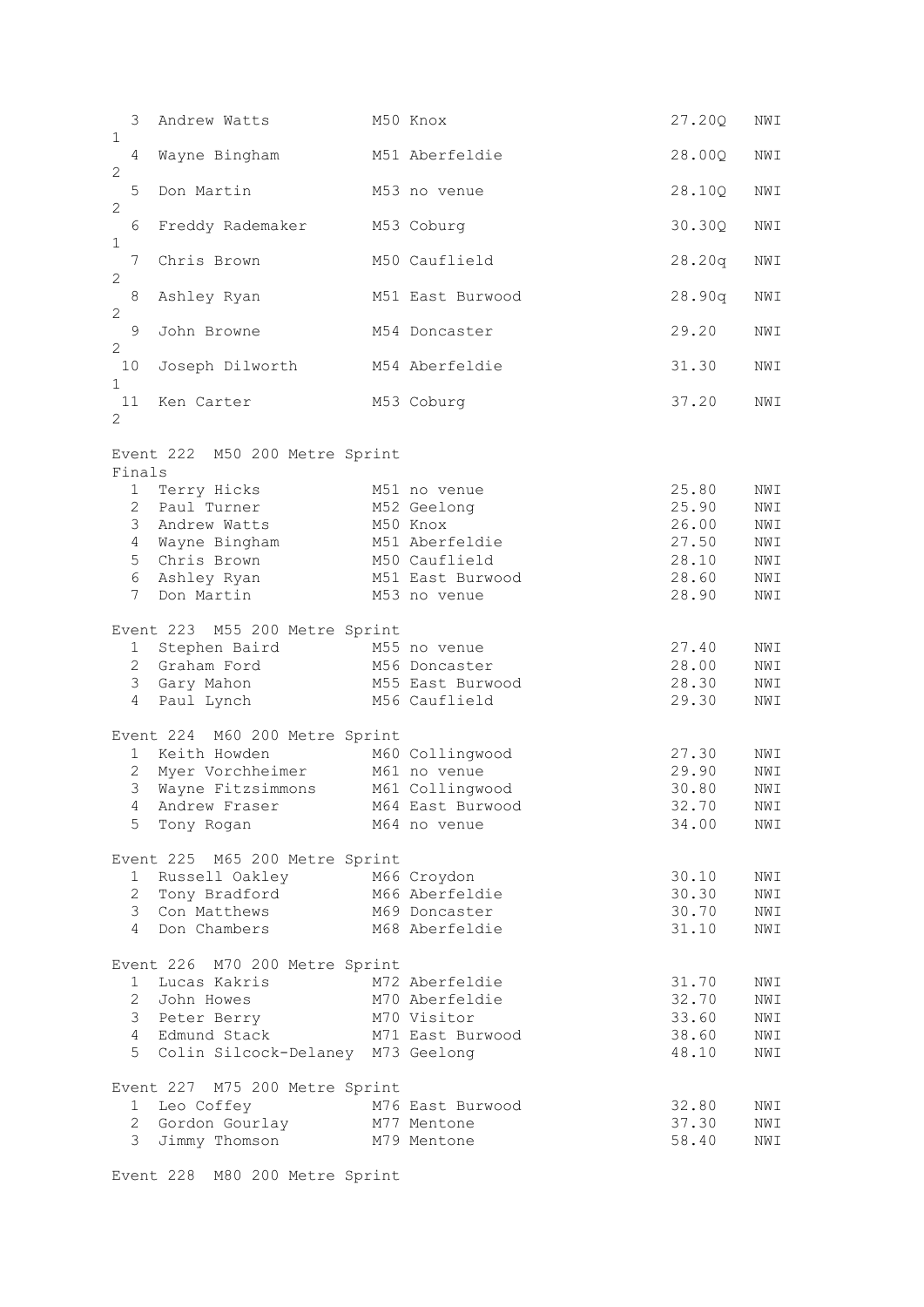| Mike Johnstone<br>$1 \quad$                                        | M84 Mentone | 35.00     | NWI        |
|--------------------------------------------------------------------|-------------|-----------|------------|
| 2 Sydney Elks M80 Frankston                                        |             | 38.20     | NWI        |
| 3 Jim Sinclair M81 Springvale Noble Park                           |             | 39.60     | NWI        |
|                                                                    |             |           |            |
| Event 228 M90 200 Metre Sprint<br>1 Eddie Gamble M90 Mentone       |             | 1:07.20   | NWI        |
|                                                                    |             |           |            |
| Event 229 W30 200 Metre Sprint                                     |             |           |            |
| 1 Kirralee Radford W30 Collingwood                                 |             | 33.20     | NWI        |
|                                                                    |             |           |            |
| Event 229 W35 200 Metre Sprint                                     |             |           |            |
| 1 Jodi Chandler M37 Doncaster                                      |             | 30.90     | NWI        |
| 2 Sharyn Hunter W37 Knox                                           |             | 31.60     | NWI        |
|                                                                    |             |           |            |
| Event 230 W40 200 Metre Sprint                                     |             |           |            |
| 1 Marlene Johns M42 East Burwood<br>2 Mandy Emmett M43 no venue    |             | 29.50     | NWI        |
|                                                                    |             | 29.90     | NWI        |
| 3 Linda Buttigieg 1941 no venue<br>4 Frances Halton 1944 Frankston |             | 30.20     | NWI        |
|                                                                    |             | 34.90     | NWI        |
|                                                                    |             |           |            |
| Event 231 W45 200 Metre Sprint<br>1 Christie Faulks W45 Doncaster  |             | 28.50     |            |
| 2 Christine Bridle M48 no venue                                    |             | 29.90     | NWI<br>NWI |
|                                                                    |             |           |            |
| 3 Cathy McDonald W47 Knox                                          |             | 30.20     | NWI        |
| 4 Susan Chapman M45 no venue                                       |             | 32.00     | NWI        |
| Event 232 W50 200 Metre Sprint                                     |             |           |            |
|                                                                    |             | 28.70     | NWI        |
| 1 Margaret Tweedie 1 W51 Doncaster<br>2 Kay Burnie 1 W53 Doncaster |             | 34.80     | NWI        |
| 3 Marg MacLean W52 Knox                                            |             | 37.80     | NWI        |
|                                                                    |             |           |            |
| Event 233 W55 200 Metre Sprint                                     |             |           |            |
| 1 Kathy Heagney<br>W55 Frankston                                   |             | 29.90     | NWI        |
| 2 Chrisoulla Hondromati W57 Doncaster                              |             | 34.50     | NWI        |
|                                                                    |             | 35.90     | NWI        |
| 3 Bev Learmont 67 Doncaster<br>4 Marg Wegner 67 659 East Burwood   |             | 40.30     | NWI        |
|                                                                    |             |           |            |
| Event 234 W60 200 Metre Sprint                                     |             |           |            |
| 1 June Reeves<br>W60 Doncaster                                     |             | 31.00     | NWI        |
|                                                                    |             |           |            |
| Event 234 W65 200 Metre Sprint                                     |             |           |            |
| 1 Roberta Foster M67 no venue                                      |             | 40.00 NWI |            |
| 2 Anna Hunt 67 no venue                                            |             | 41.30     | NWI        |
|                                                                    |             |           |            |
| Event 234 W70 200 Metre Sprint                                     |             |           |            |
| 1 Shirley Coppock W70 East Burwood                                 |             | 45.20     | NWI        |
|                                                                    |             |           |            |
| Event 234 W85 200 Metre Sprint                                     |             |           |            |
| 1 Margaret Prowse W85 Doncaster                                    |             | 1:18.20   | NWI        |
|                                                                    |             |           |            |
| Event 235 W30 5000 Metre Run                                       |             |           |            |
| 1 Amanda Branson W32 no venue                                      |             | 18:55.50  |            |
|                                                                    |             |           |            |
| Event 235 W35 5000 Metre Run                                       |             |           |            |
| 1 Maryann Murray 6736 no venue                                     |             | 17:58.60  |            |
|                                                                    |             |           |            |
| Event 235 W40 5000 Metre Run                                       |             |           |            |
| 1 Kate Weeks 644 Mentone                                           |             | 18:57.40  |            |
|                                                                    |             |           |            |
| Event 235 W45 5000 Metre Run                                       |             |           |            |
| 1 Pam Tindal M46 Croydon                                           |             | 22:20.70  |            |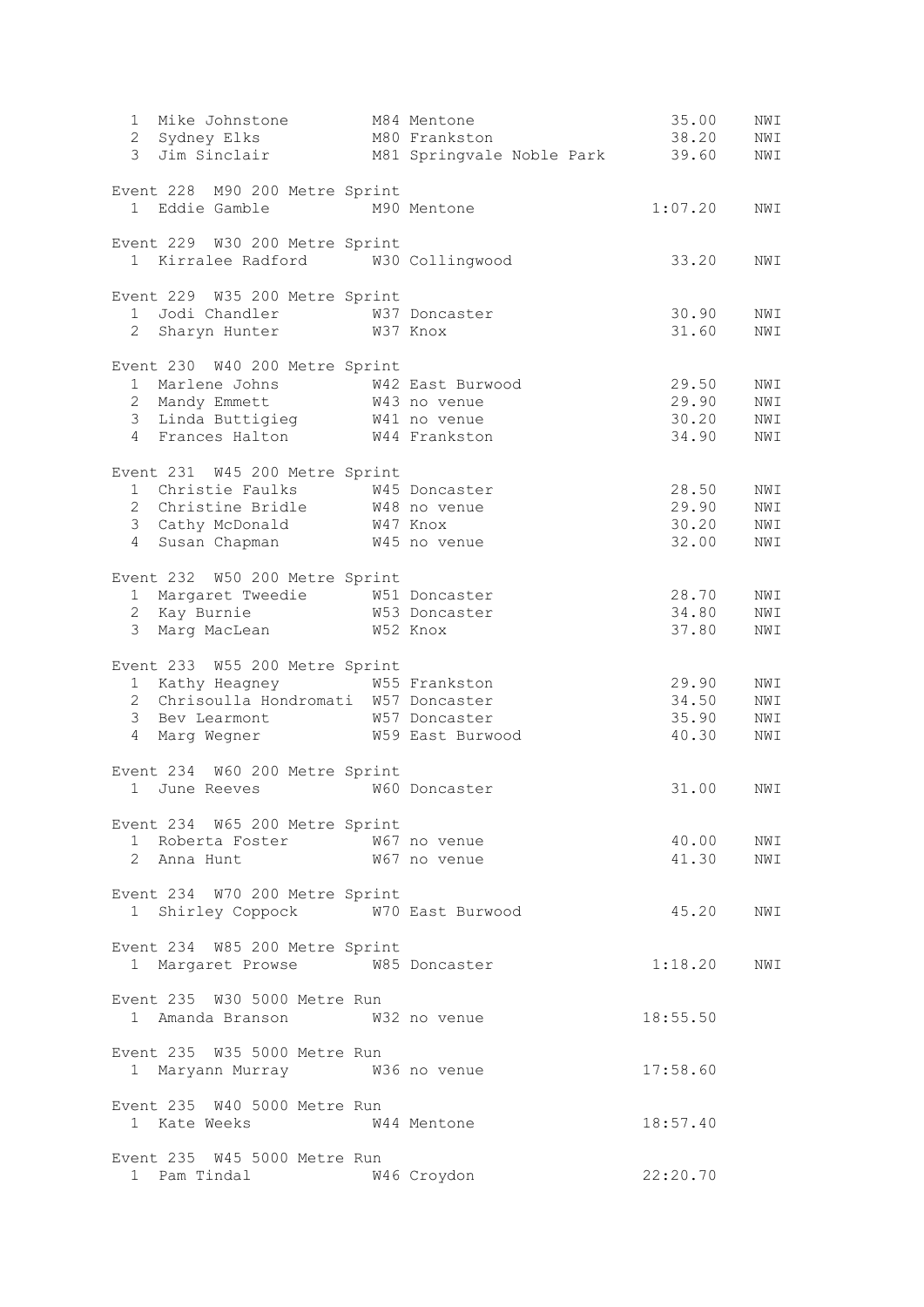| 20:15.30<br>23:28.90                                                                                                                                                                                               |
|--------------------------------------------------------------------------------------------------------------------------------------------------------------------------------------------------------------------|
| 21:17.10<br>31:42.70                                                                                                                                                                                               |
| 21:01.20                                                                                                                                                                                                           |
| 31:28.70<br>DNF                                                                                                                                                                                                    |
| M78 East Burwood 23:45.40                                                                                                                                                                                          |
| 36:51.80                                                                                                                                                                                                           |
| 19:02.43<br>19:09.29<br>19:17.00<br>20:49.14                                                                                                                                                                       |
| 18:51.30<br>19:30.39<br>22:06.00<br>23:00.15                                                                                                                                                                       |
| M67 Collingwood<br>1 Ted Paulin<br>1 Ted Paulin<br>2 Brian Mee M68 Knox<br>3 Juan Perez M66 Springvale Noble Park 21:40.03<br>4 Hawley Thomas M67 East Burwood 23:05.70<br>5 John Peacock M69 Collingwood 24:45.57 |
| 24:43.21<br>26:15.73<br>30:00.07<br>31:59.28                                                                                                                                                                       |
| 17:08.45<br>17:24.33                                                                                                                                                                                               |
| 16:22.36<br>16:27.23<br>17:10.93<br>17:29.49<br>18:18.33<br>18:49.66<br>20:29.99<br>20:37.63                                                                                                                       |
|                                                                                                                                                                                                                    |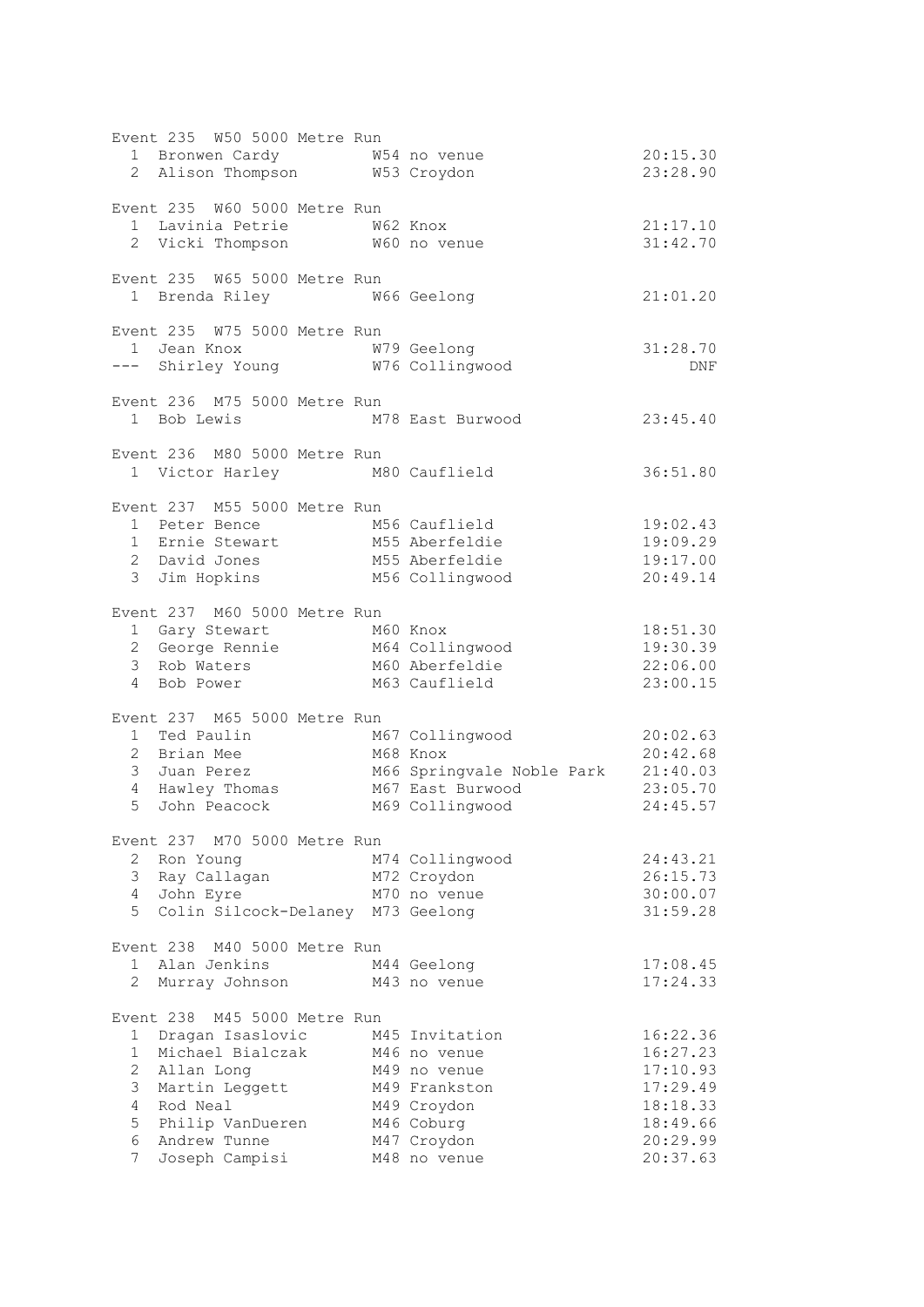| Event 238 M50 5000 Metre Run                                                                       |                  |          |
|----------------------------------------------------------------------------------------------------|------------------|----------|
|                                                                                                    |                  | 16:33.47 |
|                                                                                                    |                  | 17:39.27 |
|                                                                                                    |                  | 18:10.75 |
| 5 Jeff Boot                 M50 no venue<br>6 Charles Chambers       M52 no venue                  |                  | 18:15.03 |
|                                                                                                    |                  | 18:29.95 |
| 7 Colin Page M52 Croydon                                                                           |                  | 19:00.14 |
| 8 Jon Holmes M54 Cauflield                                                                         |                  | 20:23.10 |
| Event 250 M40 Weight Throw                                                                         |                  |          |
| 1 Andrew Stirling M41 no venue                                                                     |                  | 8.94m    |
| Event 250 M50 Weight Throw                                                                         |                  |          |
| 1 Clyde Riddoch M52 Aberfeldie                                                                     |                  | 9.72m    |
| 2 Robert Scholes M53 no venue                                                                      |                  | 7.29m    |
| Event 250 M55 Weight Throw                                                                         |                  |          |
| 1 Peter Young M59 Doncaster<br>2 John Neale M55 Aberfeldie                                         |                  | 10.10m   |
|                                                                                                    |                  | 9.64m    |
| Event 251 M70 Weight Throw                                                                         |                  |          |
| 1 Lawrence Kendall M73 no venue                                                                    |                  | 9.07m    |
| 2 Nino Stankovic M73 no venue                                                                      |                  | 8.43m    |
| Event 251 M75 Weight Throw                                                                         |                  |          |
|                                                                                                    |                  | 11.71m   |
| 1 Harry Wynhoven M76 Cauflield<br>2 Milton Ballantyne M77 Cauflield                                |                  | 9.66m    |
| 3 Colin Murraylee M77 no venue                                                                     |                  | 9.49m    |
| Event 251 M80 Weight Throw                                                                         |                  |          |
| 1 Stan Stankovic M83 no venue                                                                      |                  | 11.10m   |
| Event 252 W60 Weight Throw                                                                         |                  |          |
| 1 Astrid Rose 60 W62 Throwers                                                                      |                  | 10.44m   |
| Event 252 W70 Weight Throw                                                                         |                  |          |
|                                                                                                    |                  | 10.94m   |
|                                                                                                    |                  | 7.85m    |
| 1 Val Worrell 1 W71 Throwers<br>2 Diana Kendall 1 W70 no venue<br>3 Tina Baarslag-Leb 1072 Croydon |                  | 6.10m    |
| Event 252 W80 Weight Throw                                                                         |                  |          |
| 1 Gwen Davidson                                                                                    | W83 East Burwood | 8.45m    |
| Event 253 W40 Weight Throw                                                                         |                  |          |
| 1 Sandra Howorth W43 Throwers                                                                      |                  | 10.73m   |
| Event 253 W50 Weight Throw                                                                         |                  |          |
| 1 Kris Bowles                                                                                      | W54 no venue     | 7.97m    |
| Event 253 W55 Weight Throw                                                                         |                  |          |
| 1 Christine Schultz M55 Throwers                                                                   |                  | 11.36m   |
| 2 Judy Coram                                                                                       | W56 Throwers     | 9.71m    |
| 3 Sharon Reynolds W58 Throwers                                                                     |                  | 6.86m    |
| 4 Lorraine Mussett W57 Throwers                                                                    |                  | 6.19m    |
| Event 254 M60 Weight Throw                                                                         |                  |          |
| 1 Graeme Rose                                                                                      | M62 Throwers     | 18.56m   |
| 2 John Reynolds M61 Throwers                                                                       |                  | 14.50m   |
| 3 David Wookey                                                                                     | M62 Throwers     | 10.13m   |
|                                                                                                    |                  |          |

Event 254 M65 Weight Throw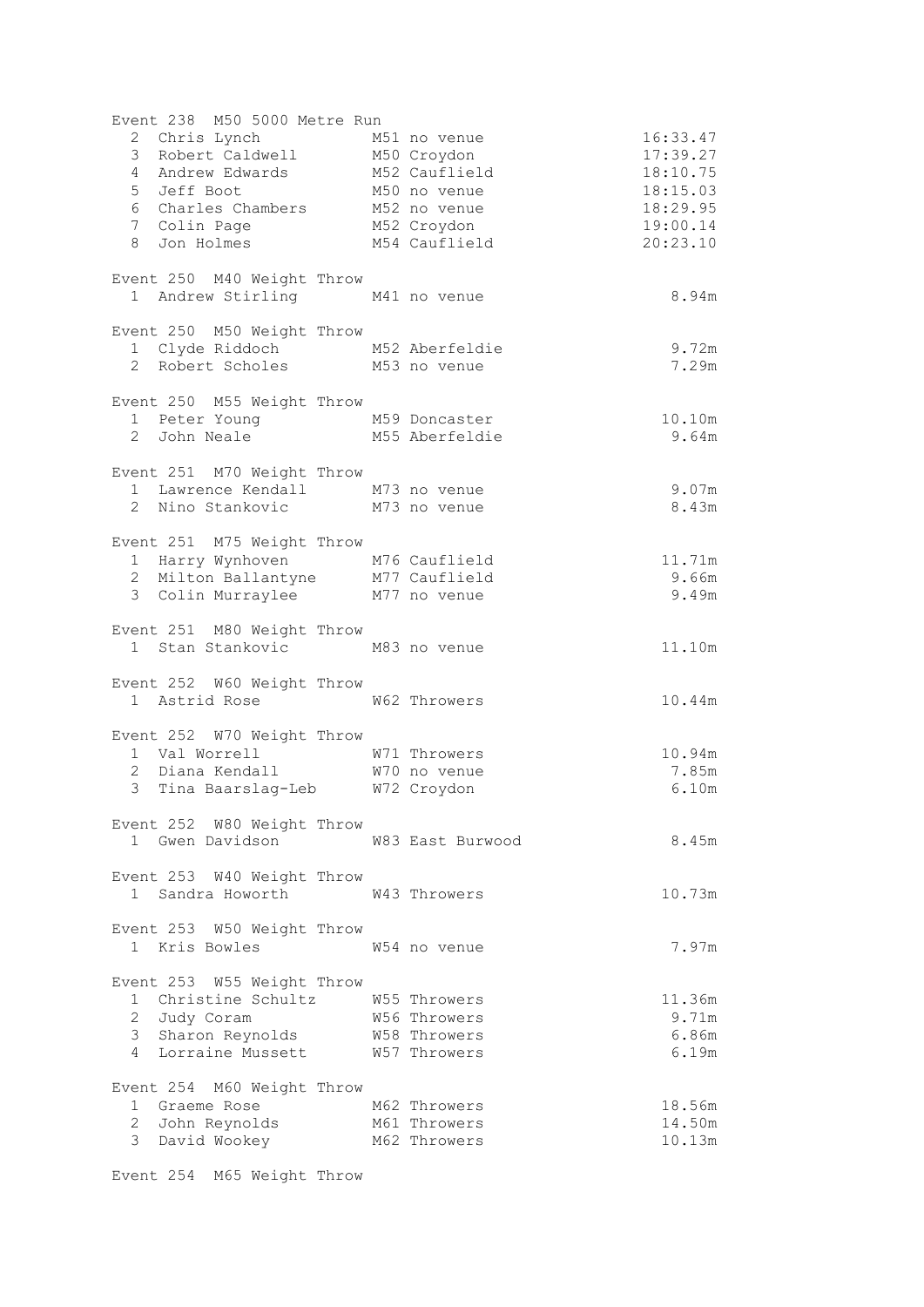| 1 Ken Priestley                                                      | M67 Mentone            | 14.76m           |
|----------------------------------------------------------------------|------------------------|------------------|
| 2 George Knight M69 Throwers<br>3 George Christodoulou M66 Cauflield |                        | 10.84m<br>7.70m  |
|                                                                      |                        |                  |
| Event 255 M60 Javelin Throw                                          |                        |                  |
| 1 Graeme Rose                                                        | M62 Throwers           | 45.10m           |
| 2 Ray Mooney                                                         | M61 no venue           | 38.82m           |
| 3 David Wookey                                                       | M62 Throwers           | 33.38m           |
| $\overline{4}$<br>John Reynolds                                      | M61 Throwers           | 28.09m           |
| Event 255 M65 Javelin Throw                                          |                        |                  |
| 1 Allan Wood                                                         | M68 Croydon            | 25.96m           |
| 1   Allan  Wood<br>2   Tony  Bradford                                | M66 Aberfeldie         | 23.17m           |
| 3 Don Chambers                                                       | M68 Aberfeldie         | 23.10m           |
| 4 George Christodoulou M66 Cauflield                                 |                        | 19.63m           |
| Event 256 M30 Javelin Throw                                          |                        |                  |
| 1 Steven Polizzi M33 Geelong                                         |                        | 40.41m           |
|                                                                      |                        |                  |
| Event 256 M40 Javelin Throw                                          |                        |                  |
| 1 Steven Behin                                                       | M44 no venue           | 42.49m           |
| 2 Andrew Stirling                                                    | M41 no venue           | 34.03m           |
| 3 Keith Hyndes                                                       | M40 Aberfeldie         | 21.26m           |
| Event 256 M45 Javelin Throw                                          |                        |                  |
| 1 Greg Gorter M45 no venue                                           |                        | 44.90m           |
| 2 Mark Cauchi                                                        | M48 no venue           | 38.56m           |
| 3 Graham Walter                                                      | M48 Doncaster          | 29.64m           |
|                                                                      |                        |                  |
| Event 257 M50 Javelin Throw                                          |                        |                  |
| 1 Wayne Bingham                                                      | M51 Aberfeldie         | 36.20m           |
| 2 Clyde Riddoch                                                      | M52 Aberfeldie         | 33.91m           |
| $\overline{2}$<br>Andrew Watts<br>$\mathcal{S}$<br>Phil Curtain      | M50 Knox<br>M51 Coburg | 40.81m<br>33.34m |
| Michael Cusack<br>4                                                  | M54 no venue           | 32.31m           |
| 5<br>Chris Brown                                                     | M50 Cauflield          | 31.28m           |
| 6<br>Tas Maniatakis                                                  | M52 Throwers           | 27.13m           |
| 7<br>Robert Scholes                                                  | M53 no venue           | 24.97m           |
| 8<br>Ken Carter                                                      | M53 Coburg             | 21.72m           |
|                                                                      |                        |                  |
| Event 257 M55 Javelin Throw<br>1 Andrew Farr                         | M56 no venue           | 47.14m           |
| 3 Peter Young                                                        | M59 Doncaster          | 35.00m           |
| 4 John Neale                                                         | M55 Aberfeldie         | 27.75m           |
|                                                                      |                        |                  |
| Event 258 M70 Javelin Throw                                          |                        |                  |
| 1 Lawrence Kendall                                                   | M73 no venue           | 26.88m           |
| 2 Nino Stankovic                                                     | M73 no venue           | 19.68m           |
| Event 258 M75 Javelin Throw                                          |                        |                  |
| 1 Colin Murraylee                                                    | M77 no venue           | 30.65m           |
| 2 Harry Staecker                                                     | M75 Cauflield          | 25.55m           |
| 3 Milton Ballantyne                                                  | M77 Cauflield          | 18.42m           |
| 4 Harry Wynhoven                                                     | M76 Cauflield          | 18.11m           |
|                                                                      |                        |                  |
| Event 258 M80 Javelin Throw<br>1 Stan Stankovic                      |                        | 17.36m           |
|                                                                      | M83 no venue           |                  |
| Event 259 W30 Javelin Throw                                          |                        |                  |
| 1 Kirralee Radford                                                   | W30 Collingwood        | 22.91m           |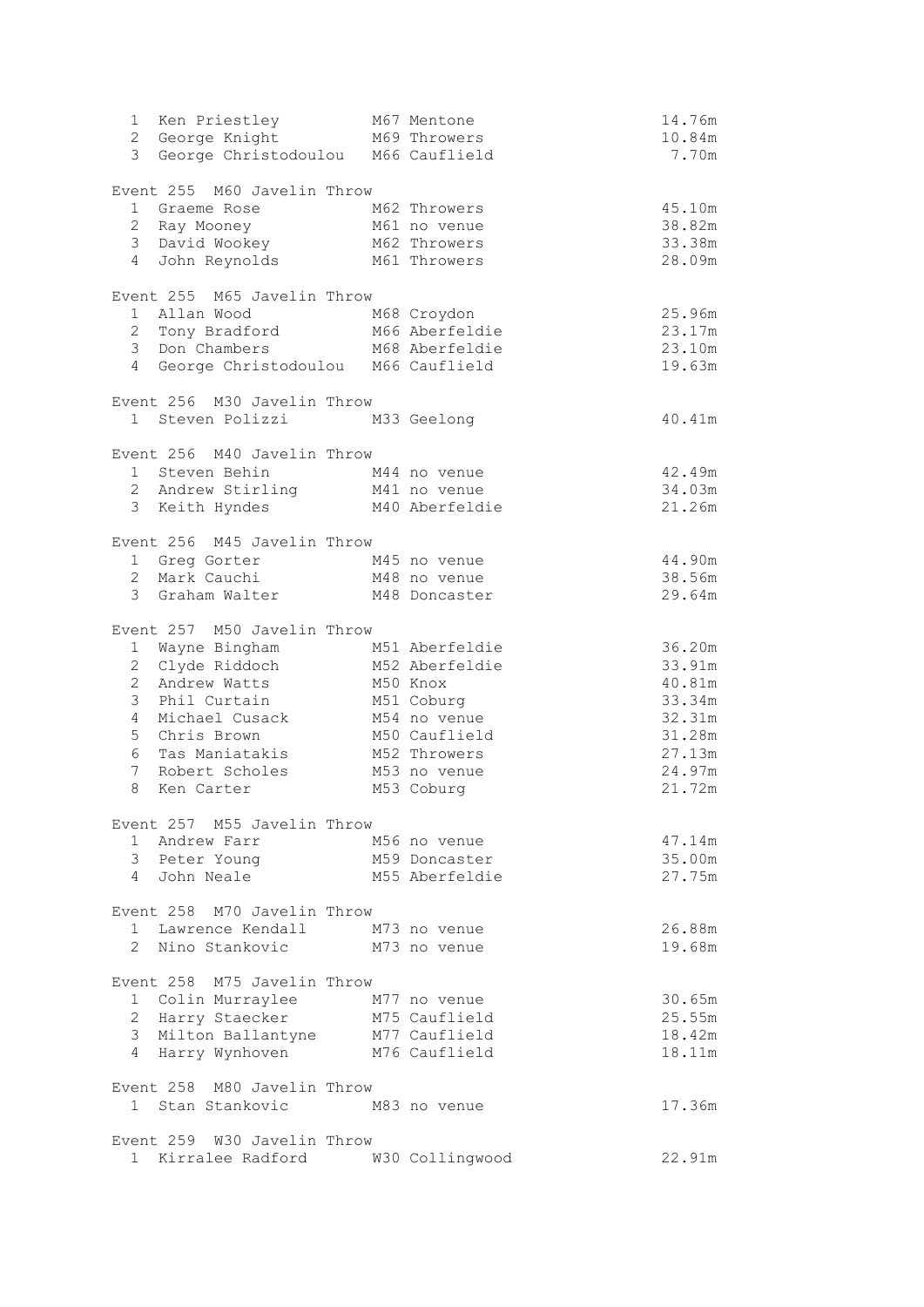| Event 259 W35 Javelin Throw                                                               |                 |                                  |     |
|-------------------------------------------------------------------------------------------|-----------------|----------------------------------|-----|
| 1 Sharyn Hunter M37 Knox                                                                  |                 | 28.99m                           |     |
| Event 259 W40 Javelin Throw                                                               |                 |                                  |     |
| 1 Judy Pfanner 1 1 W40 Throwers<br>2 Linda Buttigieg 1 1 W41 no venue                     |                 | 29.62m                           |     |
|                                                                                           |                 | 21.78m                           |     |
| 3 Sandra Howorth W43 Throwers                                                             |                 | 19.87m                           |     |
| Event 259 W45 Javelin Throw                                                               |                 |                                  |     |
|                                                                                           |                 | 28.23m                           |     |
| 1 Dawn Hartigan 1 1 W49 no venue<br>2 Susan Chapman 1 145 no venue                        |                 | 22.12m                           |     |
| Event 259 W50 Javelin Throw                                                               |                 |                                  |     |
| 1 Marg MacLean 652 Knox                                                                   |                 | 20.10m                           |     |
| Event 259 W55 Javelin Throw                                                               |                 |                                  |     |
| 1 Christine Schultz W55 Throwers                                                          |                 | 23.05m                           |     |
| 2 Judy Coram M56 Throwers                                                                 |                 | 19.93m                           |     |
|                                                                                           |                 | 11.62m                           |     |
| 3 Lorraine Mussett 1957 Throwers<br>4 Liz Feldman 1957 Croydon                            |                 | 11.40m                           |     |
| Event 260 W60 Javelin Throw                                                               |                 |                                  |     |
| 1 Astrid Rose 662 Throwers                                                                |                 | 19.92m                           |     |
| Event 260 W65 Javelin Throw                                                               |                 |                                  |     |
| 1 Roberta Foster M67 no venue                                                             |                 | 11.41m                           |     |
| 1 Beverly Hugo W66 Mentone                                                                |                 | 13.56m                           |     |
| Event 260 W70 Javelin Throw                                                               |                 |                                  |     |
|                                                                                           |                 | 16.44m                           |     |
| 1 Val Worrell 1 W71 Throwers<br>2 Diana Kendall 1 W70 no venue                            |                 | 15.26m                           |     |
| 3 Tina Baarslag-Leb W72 Croydon                                                           |                 | 9.12m                            |     |
| Event 260 W80 Javelin Throw                                                               |                 |                                  |     |
| 2 Gwen Davidson M83 East Burwood                                                          |                 | 10.96m                           |     |
|                                                                                           |                 |                                  |     |
| Event 261 M40 Triple Jump<br>1 Chris Siomou M42 Aberfeldie<br>2 Steven Behin M44 no venue |                 |                                  |     |
|                                                                                           |                 | $11.57m$ $1.2$<br>$11.00m$ $1.1$ |     |
| 3 Christopher Boylen M42 Collingwood                                                      |                 | 10.55m                           | 0.2 |
| 4 Keith Hyndes                                                                            | M40 Aberfeldie  | 9.71m                            | 2.6 |
| Event 261 M45 Triple Jump                                                                 |                 |                                  |     |
| 1 Grant Sargent                                                                           | M49 Collingwood | 10.48m                           | 0.8 |
| 2 David Wilkins                                                                           | M48 Mentone     | 10.40m                           | 2.2 |
| 3 Grant Stewart                                                                           | M49 Doncaster   | 10.02m                           | 0.8 |
| 4 Rob Hopcroft                                                                            | M49 no venue    | 9.20m                            | 1.4 |
| 5 Graham Walter                                                                           | M48 Doncaster   | 9.11m                            | 2.7 |
| Event 262 W35 Triple Jump                                                                 |                 |                                  |     |
| 1 Sharyn Hunter                                                                           | W37 Knox        | 8.22m                            | 2.5 |
|                                                                                           |                 |                                  |     |
| Event 262 W40 Triple Jump                                                                 |                 |                                  |     |
| 1 Jennifer Baldwin W40 no venue                                                           |                 | 9.33m                            | 2.9 |
| 2 Linda Buttigieg M41 no venue                                                            |                 | 8.50m                            | 2.1 |
| Event 262 W45 Triple Jump                                                                 |                 |                                  |     |
| 1 Christine Bridle W48 no venue                                                           |                 | 9.06m                            | 2.5 |
| Event 262 W50 Triple Jump                                                                 |                 |                                  |     |
| Margaret Tweedie<br>$1 \quad$                                                             | W51 Doncaster   | 9.40m                            | 3.0 |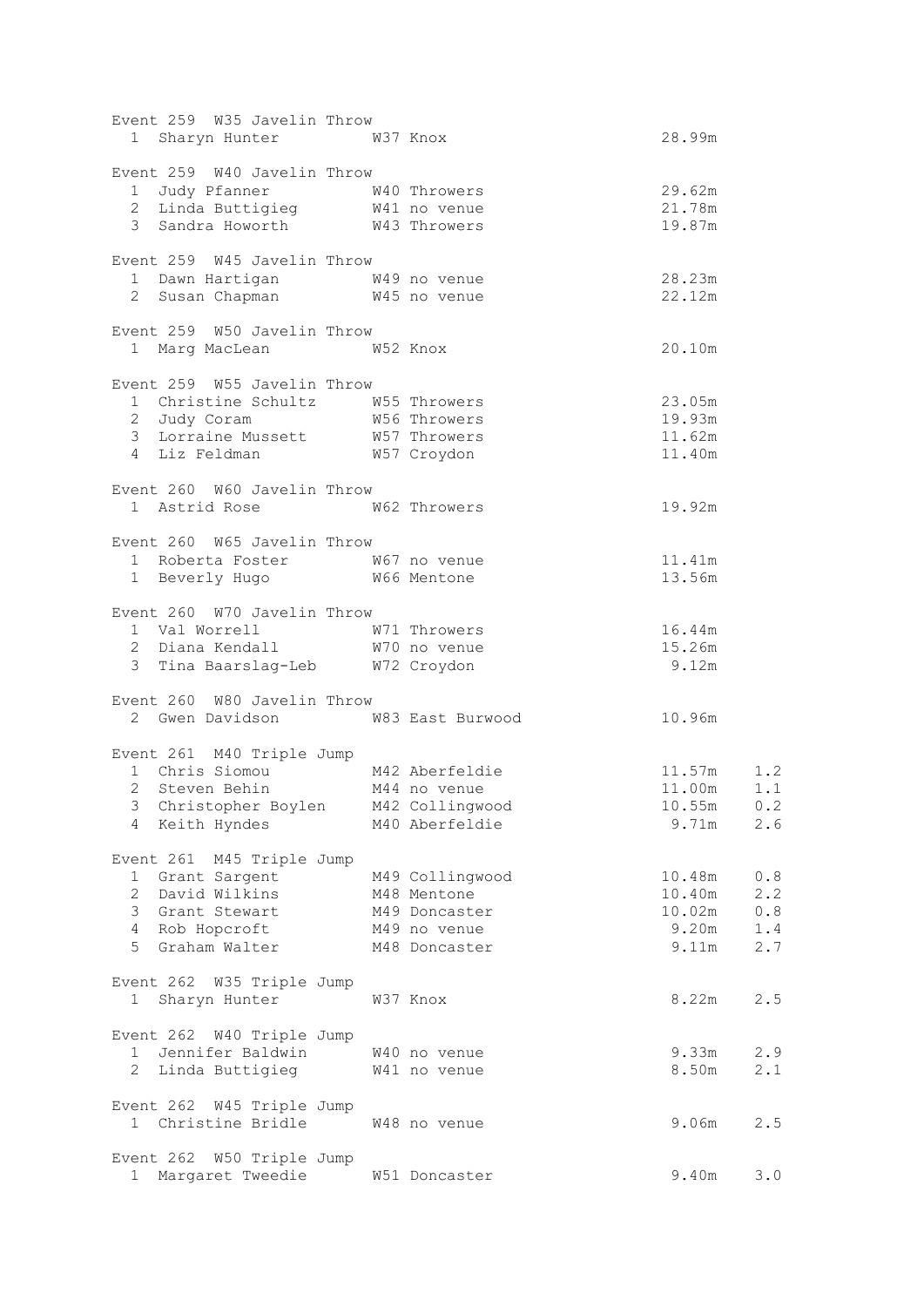| Event 262 W70 Triple Jump<br>1 Anna Zeitzen                                                      | W73 Frankston                               | 4.73m<br>3.2        |
|--------------------------------------------------------------------------------------------------|---------------------------------------------|---------------------|
|                                                                                                  |                                             |                     |
| Event 263 M65 Triple Jump                                                                        |                                             |                     |
|                                                                                                  | 1 Julian Jacotine M66 Springvale Noble Park | 9.95m<br>1.1        |
| 2 Don Chambers                                                                                   | M68 Aberfeldie                              | 7.85m<br>2.5        |
| 3 Allan Wood                                                                                     | M68 Croydon                                 | 6.07m<br>1.2        |
| Event 263 M70 Triple Jump                                                                        |                                             |                     |
| Enclosed Ferry<br>1 Peter Berry M/U visitor<br>2007 M/1 Aberfeldie                               |                                             | 7.31m<br>1.7        |
|                                                                                                  |                                             | 6.87m<br>2.5        |
| 3 Nino Stankovic M73 no venue                                                                    |                                             | 5.09m<br>1.7        |
| Event 263 M75 Triple Jump                                                                        |                                             |                     |
| 1 Leo Coffey                                                                                     | M76 East Burwood                            | 7.51m<br>1.1        |
|                                                                                                  |                                             |                     |
| Event 263 M80 Triple Jump<br>1 Sydney Elks M80 Frankston                                         |                                             | 6.28m               |
| 2 Stan Stankovic M83 no venue                                                                    |                                             | 0.7<br>4.36m<br>0.3 |
|                                                                                                  |                                             |                     |
| Event 264 M50 Triple Jump                                                                        |                                             |                     |
| 1 Robert Scholes M53 no venue                                                                    |                                             | 1.3<br>9.80m        |
| 2 Graham Eadie M54 Aberfeldie                                                                    |                                             | 1.5<br>9.66m        |
| 3 Clyde Riddoch M52 Aberfeldie                                                                   |                                             | 8.70m<br>2.5        |
| Event 264 M55 Triple Jump                                                                        |                                             |                     |
| 1 Jack Buckingham M56 no venue<br>2 Tino Fulgenzi M57 Collingwood<br>3 John Neale M55 Aberfeldie |                                             | 9.47m<br>1.4        |
|                                                                                                  |                                             | 9.01m<br>0.6        |
|                                                                                                  | M55 Aberfeldie                              | 8.42m<br>2.2        |
| Event 264 M60 Triple Jump                                                                        |                                             |                     |
| 1 Jim Poulter                                                                                    | M64 Doncaster                               | 8.86m<br>1.2        |
| 2 George Schillinger M60 East Burwood                                                            |                                             | 1.6<br>8.84m        |
| 3 Graham Philpott M63 East Burwood                                                               |                                             | 8.32m<br>1.3        |
| 4 Myer Vorchheimer M61 no venue                                                                  |                                             | 7.88m<br>2.0        |
| Event 265 M70 Shot Put                                                                           |                                             |                     |
| 1 Nino Stankovic                                                                                 | M73 no venue                                | 8.08m               |
| 2 George Simons M70 Croydon                                                                      |                                             | 7.85m               |
| 3 Doug Ramm                                                                                      | M71 Aberfeldie                              | 7.80m               |
| Lawrence Kendall<br>4                                                                            | M73 no venue                                | 6.75m               |
| 5 Barry Zeitzen                                                                                  | M72 Frankston                               | 4.65m               |
| Event 265 M75 Shot Put                                                                           |                                             |                     |
| 1 Harry Wynhoven                                                                                 | M76 Cauflield                               | 8.69m               |
| 2 Colin Murraylee                                                                                | M77 no venue                                | 8.38m               |
| 3 Milton Ballantyne                                                                              | M77 Cauflield                               | 7.83m               |
| 4 Alexander Harris                                                                               | M76 Geelong                                 | 7.39m               |
|                                                                                                  |                                             |                     |
| Event 265 M80 Shot Put                                                                           |                                             |                     |
| 1 Stan Stankovic                                                                                 | M83 no venue                                | 7.46m               |
| Event 265 M90 Shot Put                                                                           |                                             |                     |
| 1 Andy Smith                                                                                     | M91 Cauflield                               | 2.01m               |
| Event 266 W60 Shot Put                                                                           |                                             |                     |
| 1 Astrid Rose                                                                                    | W62 Throwers                                | 7.30m               |
|                                                                                                  |                                             |                     |
| Event 266 W65 Shot Put                                                                           |                                             |                     |
| 1 Roberta Foster                                                                                 | W67 no venue                                | 6.63m               |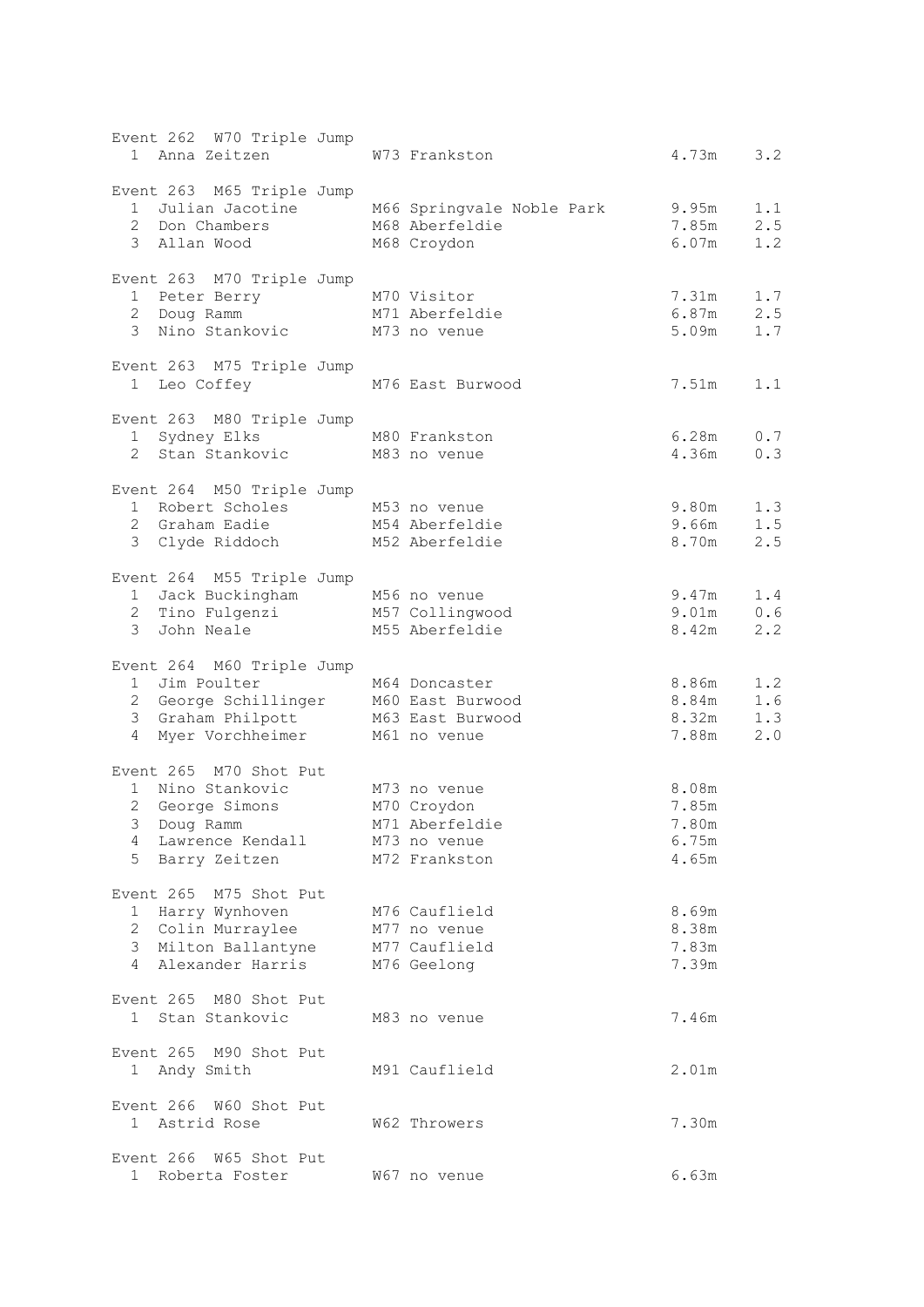| 2 Beverly Hugo                                                                                                        | W66 Mentone                                                                  | 5.76m                                       |
|-----------------------------------------------------------------------------------------------------------------------|------------------------------------------------------------------------------|---------------------------------------------|
| Event 266 W70 Shot Put<br>1 Val Worrell<br>2 Tina Baarslag-Leb<br>3 Anna Zeitzen                                      | W71 Throwers<br>W72 Croydon<br>W73 Frankston                                 | 6.53m<br>5.60m<br>5.55m                     |
| Event 266 W80 Shot Put<br>1 Gwen Davidson                                                                             | W83 East Burwood                                                             | 6.45m                                       |
| Event 267 W30 Shot Put<br>1 Kirralee Radford                                                                          | W30 Collingwood                                                              | 6.93m                                       |
| Event 267 W40 Shot Put<br>1 Judy Pfanner<br>2 Linda Buttigieg                                                         | W40 Throwers<br>W41 no venue                                                 | 10.71m<br>7.54m                             |
| Event 267 W45 Shot Put<br>1 Christine Bridle<br>2 Chris Tew                                                           | W48 no venue<br>W46 no venue                                                 | 7.85m<br>7.41m                              |
| Event 267 W50 Shot Put<br>1 Kris Bowles                                                                               | W54 no venue                                                                 | 7.52m                                       |
| Event 267 W55 Shot Put<br>1 Christine Schultz W55 Throwers<br>2 Judy Coram<br>3 Lorraine Mussett                      | W56 Throwers<br>W57 Throwers                                                 | 11.14m<br>8.69m<br>5.93m                    |
| Event 268 M60 Shot Put<br>1 Graeme Rose<br>2 Ray Mooney<br>3 John Reynolds<br>4 David Wookey<br>5<br>Myer Vorchheimer | M62 Throwers<br>M61 no venue<br>M61 Throwers<br>M62 Throwers<br>M61 no venue | 12.40m<br>11.80m<br>9.73m<br>9.43m<br>7.95m |
| Event 268 M65 Shot Put<br>1 Don Chambers<br>2 George Knight<br>3 George Christodoulou M66 Cauflield                   | M68 Aberfeldie<br>M69 Throwers                                               | 8.98m<br>8.45m<br>7.20m                     |
| Event 269 M40 Shot Put<br>1 Andrew Stirling<br>2 Steven Behin<br>3 Christopher Boylen                                 | M41 no venue<br>M44 no venue<br>M42 Collingwood                              | 11.11m<br>8.86m<br>8.46m                    |
| Event 269 M45 Shot Put<br>1 Mark Cauchi                                                                               | M48 no venue                                                                 | 7.65m                                       |
| Event 269 M50 Shot Put<br>1 Phil Curtain<br>2 Robert Scholes<br>3 Clyde Riddoch<br>4 Ken Carter<br>5 Tas Maniatakis   | M51 Coburg<br>M53 no venue<br>M52 Aberfeldie<br>M53 Coburg<br>M52 Throwers   | 9.59m<br>9.44m<br>8.33m<br>7.97m<br>7.83m   |
| Event 269 M55 Shot Put<br>1 Peter Young<br>2 John Neale                                                               | M59 Doncaster<br>M55 Aberfeldie                                              | 11.11m<br>8.29m                             |

Event 270 W35 Pole Vault